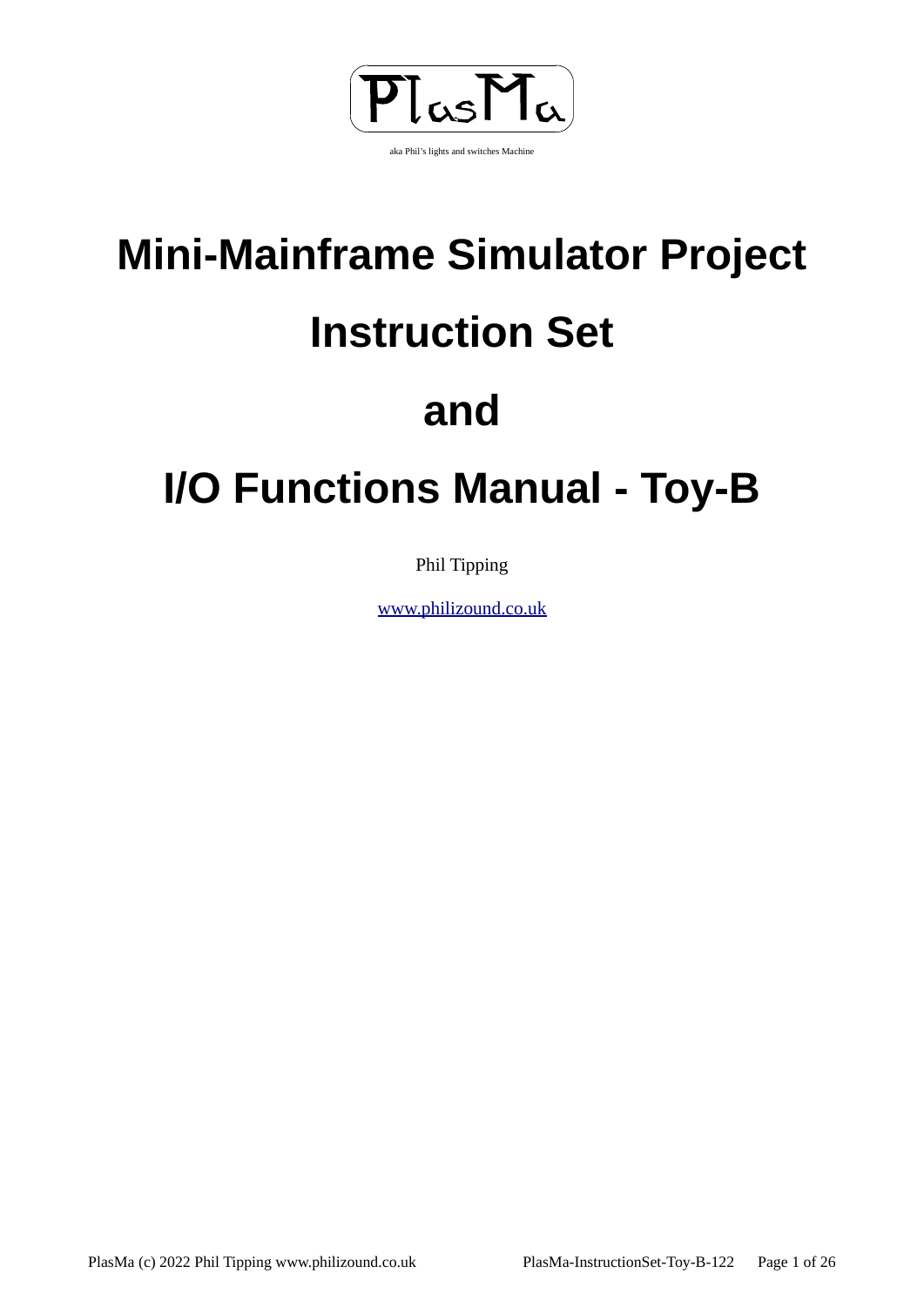# **Table of Contents**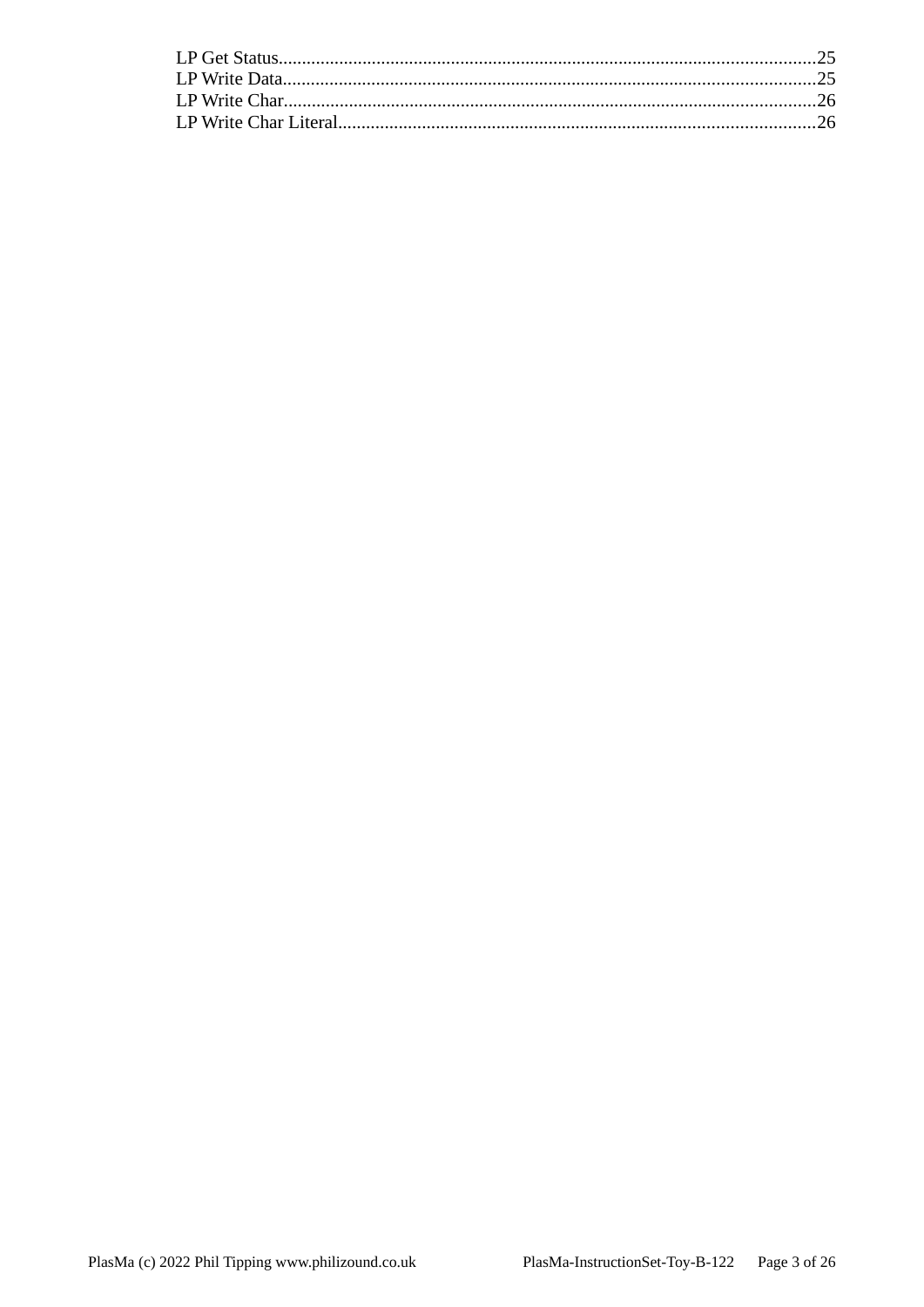# <span id="page-3-2"></span>**1. Introduction**

This describes the Toy-B instruction set, which is one of several supported by the PlasMa machine. Syntax details are included for the Plasm assembler, available from the [philizound.co.uk](http://www.philizound.co.uk/) website.

This instruction set is another variant of the 'Toy' computer used as a teaching aid at Princeton university, USA. It is similar to Toy-A but is based on the CS 126 Lectures A1/A2 for the TOY Machine by Randy Wang.

The main differences from Toy-A are:

- New indexed addressing option for all 'format 2' instructions. Note this restricts the 'd' register number to 0-7 as opposed to 0-15.
- Opcode 'branch zero' (iz) is withdrawn.
- The above changes make room for 3 new opcodes:
	- Multiply (mul)
	- $\circ$  Jump and count (djnz)<sup>[1](#page-3-3)</sup>
	- System call (sys) for I/O, which means memory address \$FF can be used as a normal memory location. The Princeton system only mentioned two I/O functions<sup>[2](#page-3-4)</sup> so I've added a few from the PleX design for added interest to the programmer; see [System and I/O](#page-4-5)  [overview](#page-4-5) and [I/O function table - Toy-B](#page-16-4).
- Register 0 is no longer fixed at zero, and is a normal read-write register.

In this manual, hex numbers are prefixed with '\$'.

#### <span id="page-3-1"></span>**2. Acknowledgements**

The Toy instruction set is used by kind permission of Robert Sedgewick and Kevin Wayne at Princeton university, and is described in their book 'Computer Science'. More details at: [introcs.cs.princeton.edu/java/home](https://introcs.cs.princeton.edu/java/home) and [introcs.cs.princeton.edu/java/60machine](https://introcs.cs.princeton.edu/java/60machine) Coursera course site: [www.coursera.org/learn/cs-algorithms-theory-machines](https://www.coursera.org/learn/cs-algorithms-theory-machines)

Thanks also to Adrian Rawson for suggestions and support.

#### <span id="page-3-0"></span>**3. Documentation and Programs**

The following items are available from [philizound.co.uk](http://www.philizound.co.uk/)

#### **Documentation**

- Machine Manual
- Instruction Set Manual Toy-A
- Instruction Set and I/O Functions Manual Tov-B
- Instruction Set and I/O Functions Manual PleX
- Simulator Manual
- Assembler Manual

#### **Programs**

- PlasMaSim Simulator
- Plasm Assembler

<span id="page-3-3"></span><sup>1</sup> I've renamed this to 'decrement and jump if not zero' to clarify when the decrement actually occurs.

<span id="page-3-4"></span><sup>2</sup> I only found examples for reading numbers from the keypad and writing numbers to the TTY device.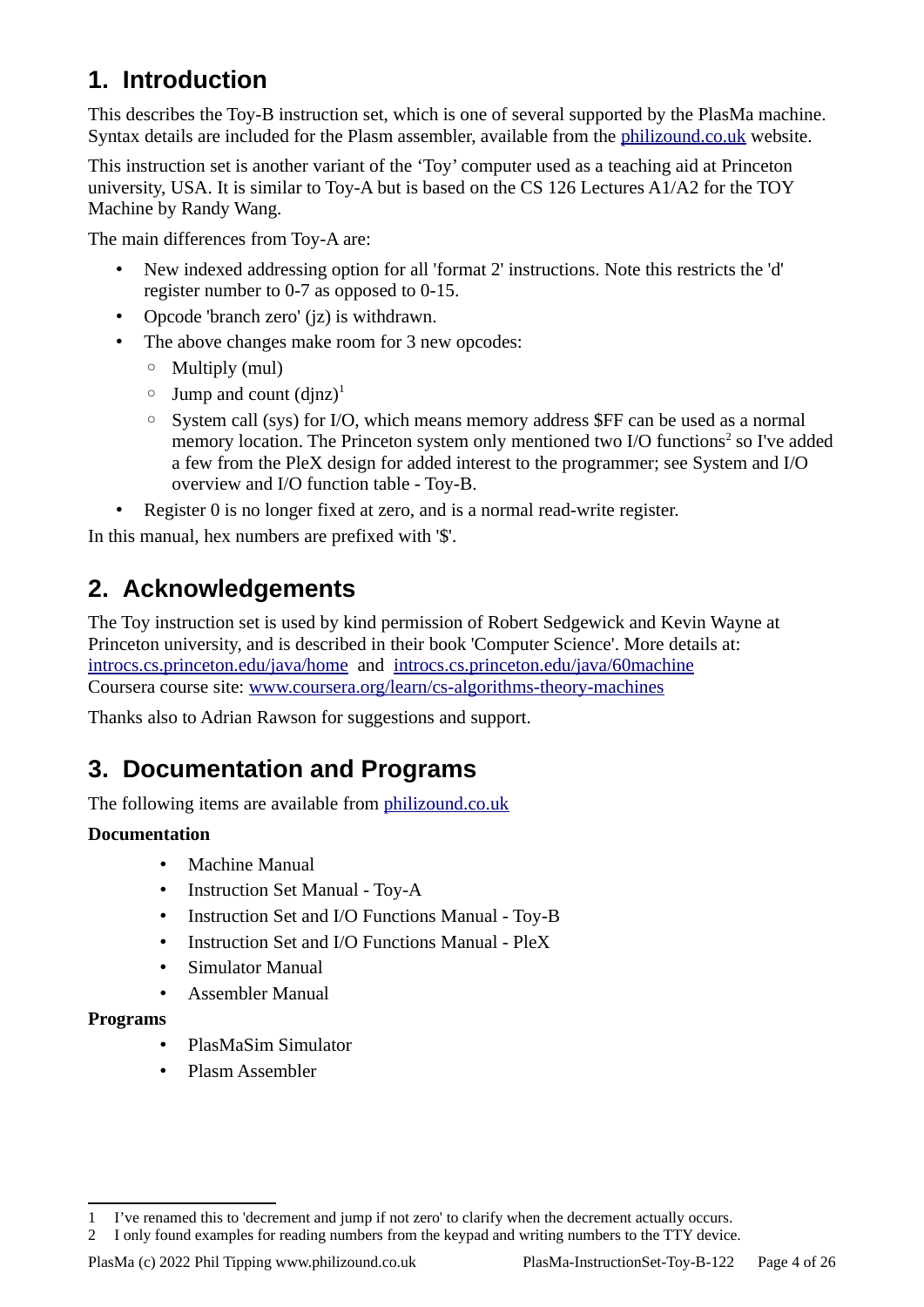## <span id="page-4-6"></span>**4. Architecture**

16-bit instructions.

256 x 16-bit words of volatile main memory.

16 x 16-bit registers, r0, r1, r2… r9, ra, rb… re, rf (all read/write).

# <span id="page-4-5"></span>**5. System and I/O overview**

Unlike Toy-A, this variant has a dedicated 'system call' opcode which sends and receives a 16-bit value to and from a specified device.

The Princeton documentation only shows two I/O functions. These are for accessing a TTY-like device for numeric I/O:

- TTY-Write outputs the 16-bit value in hex and decimal to the display screen.
- TTY-Read causes the program to halt while hex digits are entered from the keypad.

It's not clear if other devices or functions were available, but I've included I/O functions and 'extra-codes' from the PleX design for added interest to the programmer<sup>[3](#page-4-7)</sup>, hopefully without compromising backwards compatibility.

## **5.1 Built-in peripherals**

- <span id="page-4-4"></span>• Teletype (TTY) screen and keypad
- Paper tape reader and punch for serial data
- Two rings of lights for display purposes

The TTY screen uses the built-in display. System functions are available to convert and displays 16 bit values in hex and decimal, and to display ASCII characters. A secondary input function is available to read the keypad without stopping the program.

The paper tape reader and punch uses individual plug-in sd-cards; see the Machine Manual for details.

Other 'devices' include switch states, timers/delays etc. Other extra-codes include maths and conversion functions not available in the Toy-B ISA.

## **5.2 External peripherals**

<span id="page-4-3"></span>• Printer functions using the parallel interface socket or other 5v-level devices

# <span id="page-4-2"></span>**6. Instructions overview**

Instructions are encoded in a similar way to Toy-A, where the left-hand (ms) nibble is the opcode, and the others are encoded in (mostly) two ways, called format 1 and 2.

# <span id="page-4-1"></span>**6.1 Format 1**

The 3 nibbles after the opcode refer to register numbers. The first is the destination reg **d** and the next two are source regs **s** and **t**.

**Example 1**: \$15A8 decodes as opcode 1, dest reg 5, source regs A and 8. This translates to **add** where  $R[d] \leftarrow R[s] + R[t]$ , so the result of adding the contents of reg A to the contents of reg 8 is written to reg 5.

# <span id="page-4-0"></span>**6.2 Format 2**

The nibble after the opcode is a register number **d**, and the next two nibbles are combined into an 8 bit memory address or literal value.

<span id="page-4-7"></span>3 For example, you can write text to the TTY screen so the customary 'Hello World' program is now feasible!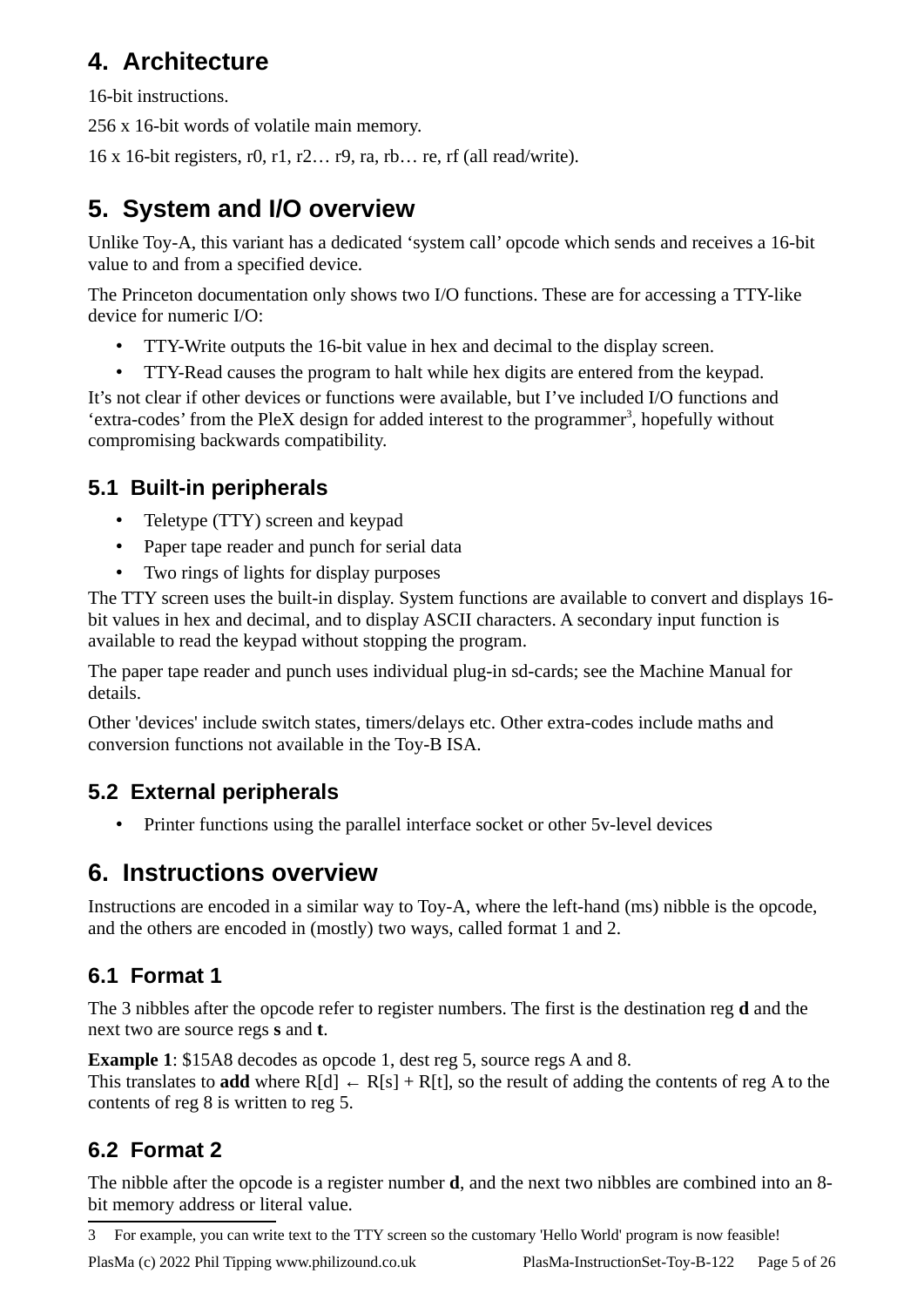The major change from Toy-A is that the opcode uses an extra bit (stolen from the **d** nibble) to provide more functions. If this bit is set, the function uses an 'indexed address' variation where the last 2 address nibbles now mean the address formed by adding registers **s** and **t**.

The sacrifice is that only 3 bits are left for register number **d**, restricting its range to 0 to 7, as opposed to 0 to 15. The other nibbles are unaffected so they can still refer to all 16 registers.<sup>[4](#page-5-2)</sup>

The 'code' column in [Instruction table - Toy-B \(opcode order\)](#page-8-0) expands the first 2 nibbles into binary for clarity.

**Example 1**: \$5078 decodes as opcode 5, 5th bit unset, memory address \$78. This translates to **jump** where  $pc \leftarrow addr$ , so the program jumps to address \$78.

**Example 2**: \$5878 decodes as opcode 5, 5th bit set, source regs 7 and 8. This translates to **jump indexed** where  $pc \leftarrow R[s]+R[t]$ , so the program jumps to the address formed by adding the contents of reg 7 to the contents of reg 8.

The above examples do not use register number **d** so there are no restrictions, but the following ones do, so reg d can only refer to registers 0 to 7.

**Example 3**: \$92B8 decodes as opcode 9, 5th bit unset (first bit from '2' nibble **0**010), dest reg 2 (last 3 bits from '2' nibble 0**010**), memory address \$B8.

This translates to **load address** where  $R[d] \leftarrow$  addr, so value \$B8 is written to reg 2.

**Example 4**: \$9EB8 decodes as opcode 9, 5th bit set (first bit from 'E' nibble **1**110), dest reg 6 (last 3 bits from 'D' nibble 1**110**), source regs B and 8.

This translates to **load address indexed** where  $R[d] \leftarrow \text{mem}[R[s]+R[t]]$ , so the value from memory at the specified address is written to reg 6. The specified address is the result of adding the contents of reg B to the contents of reg 8.

More details and other encodings are shown in the [Instruction table - Toy-B \(opcode order\)](#page-8-0).

# <span id="page-5-1"></span>**7. Operational notes**

PlasMa's microcode 2 should be backwards compatible with existing programs for this Toy variant, although there is not as much published documentation as Toy-A. If your program does not run, it may be due to my incorrect assumptions or enhancements, in which case please let me know. The following notes and tables state PlasMa's interpretation.

Processing is stopped on illegal instructions. The illegal light will turn on.

All memory access instructions incur a timing overhead to demonstrate the benefits of work registers. The system timer I/O instructions can be used for timing specific sections of code; details of the system timer are in the Machine Manual.

In shift instructions, the number of places to be shifted is modulo 16 and always treated as a positive value.

The 'right shift' instruction maintains the sign of the result as it is shifted, but the 'left shift' instruction does not.

#### <span id="page-5-0"></span>**7.1 Sounds**

PlasMa can generate two type of notes (tones): audio or MIDI. Toy-B supports audio notes only.

Audio notes are sent to the built-in speaker if it is in Notes mode, otherwise you will just hear the normal clicking sound from jump instructions (see the Machine Manual). Sounds can only be heard on the real machine; they are muted on the PlasMaSim simulator although the note-on period is always shown on the SND light.

The [Play Note](#page-18-1) function initiates the note using a [Note Definition](#page-6-0) value along with global values which have previously been defined by the [Note Attribute](#page-6-1) via the [Set Note Attribs](#page-19-0) function.

<span id="page-5-2"></span><sup>4</sup> It is unclear if this Princeton variant only had an 8-register architecture, but either way, PlasMa remains a 16-register machine, subject to the restrictions in format 2. This should still be backwards compatible.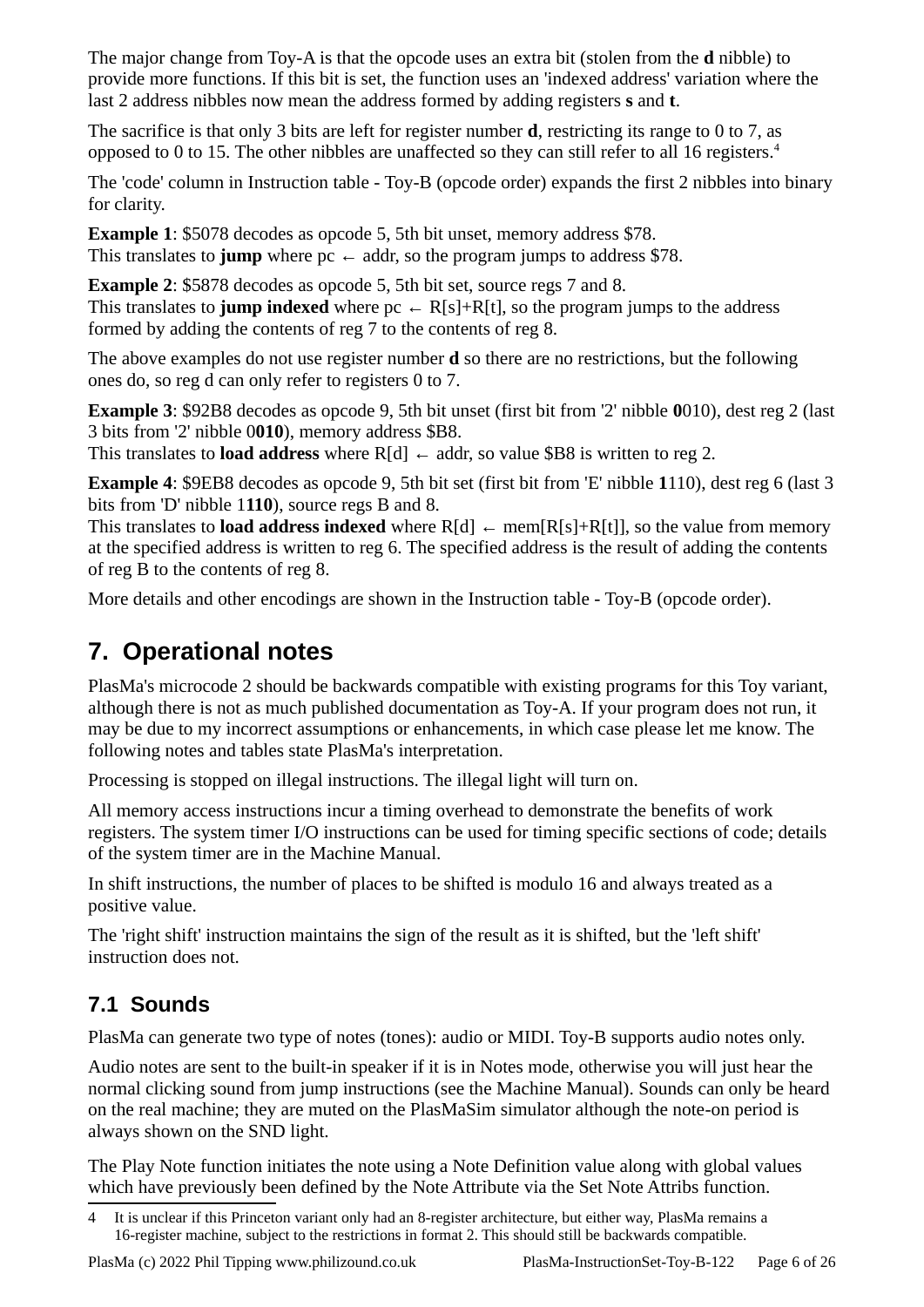#### <span id="page-6-1"></span>**7.1.1 Note Attribute**

A note attribute is specified in the [Set Note Attribs](#page-19-0) function and qualifies subsequent notes initiated by the [Play Note](#page-18-1) function. Attributes comprise 4 nibbles in the format:

#### **cgtt**

**c** is only applicable to MIDI notes so is reserved in Toy-B.

**g** is the 4-bit gate-time ratio which is used to divide the note interval between sound and silence to provide varying amounts of staccato through to legato:-

| $$1 = 6\%$ on, 94% off (staccato) | $$9 = 60\%$ on, 40\% off        |
|-----------------------------------|---------------------------------|
| $$2 = 13\%$ on, 87% off           | $A = 66\%$ on, 34% off          |
| $$3 = 20\%$ on, 80% off           | $$B = 73\%$ on, 27\% off        |
| $$4 = 26\%$ on, 74\% off          | $C = 80\%$ on, 20% off          |
| \$5 = 33% on, 67% off             | $SD = 86\%$ on, 14\% off        |
| $$6 = 40\%$ on, 60% off           | $E = 93\%$ on, 7% off           |
| $$7 = 46\%$ on, 54% off           | $F = 100\%$ on, 0% off (legato) |
| $$8 = 50\%$ on, 50% off           |                                 |

The function does nothing if the value is outside this range.

**tt** is an 8-bit value representing the tempo minus 30, so values 0 to 255 correspond to tempos 30 to 285 beats per minute, e.g. tempo 60 is \$1E, tempo 120 is \$5A.

#### <span id="page-6-0"></span>**7.1.2 Note Definition**

A note definition is specified in the [Play Note](#page-18-1) function, and comprise 16 bits in the format:

#### **tnnn nnnn vvvv iiii**

**t** is the type of note: 0 = audio, 1 = MIDI. It is ignored in Toy-B as audio notes are assumed.

**n** is a 7-bit note number interpreted as a standard MIDI note, e.g. 0=C-1, 60(\$3C)=C4 (middle C),  $127 = G.9$ .

For audio notes, firmware restrictions restrict the lowest note to B2, 47(\$2F). Notes lower than this are treated as B2.

**i** is a 4-bit interval/length interpreted as standard musical note times:-

| $$0 = 1/32$ (demisemiquaver) | $$7 = 1/4$ dotted   |
|------------------------------|---------------------|
| $$1 = 1/32$ dotted           | $$8 = 1/2$ (minim)  |
| $$2 = 1/16$ (semiquaver)     | $$9 = 1/2$ dotted   |
| $$3 = 1/16$ dotted           | $A = 1$ (semibreve) |
| $$4 = 1/8$ (quaver)          | $$B = 1$ dotted     |
| $$5 = 1/8$ dotted            | $C = 2$ (breve)     |
| $$6 = 1/4$ (crotchet)        | $SD = 2$ dotted     |
|                              |                     |

The actual times used for the audible and muted parts of the note are derived from this interval code<sup>[5](#page-6-2)</sup> along with the tempo and gate ratio values set by the last call to [Set Note Attribs](#page-19-0). The note is not initiated if **i** is out of range or if the calculated note length is shorter than the machine's clock resolution (currently 10ms).

If **v** is zero, the note is interpreted as a rest, in which case there is no sound for the whole interval (the gate ratio is ignored). The [Get Note Status](#page-20-2) function will still respond with BUSY during this time.

PlasMa (c) 2022 Phil Tipping www.philizound.co.uk PlasMa-InstructionSet-Toy-B-122 Page 7 of 26

<span id="page-6-2"></span><sup>5</sup> The PleX emulation includes a function to convert the number of  $64<sup>th</sup>$  notes to this interval code.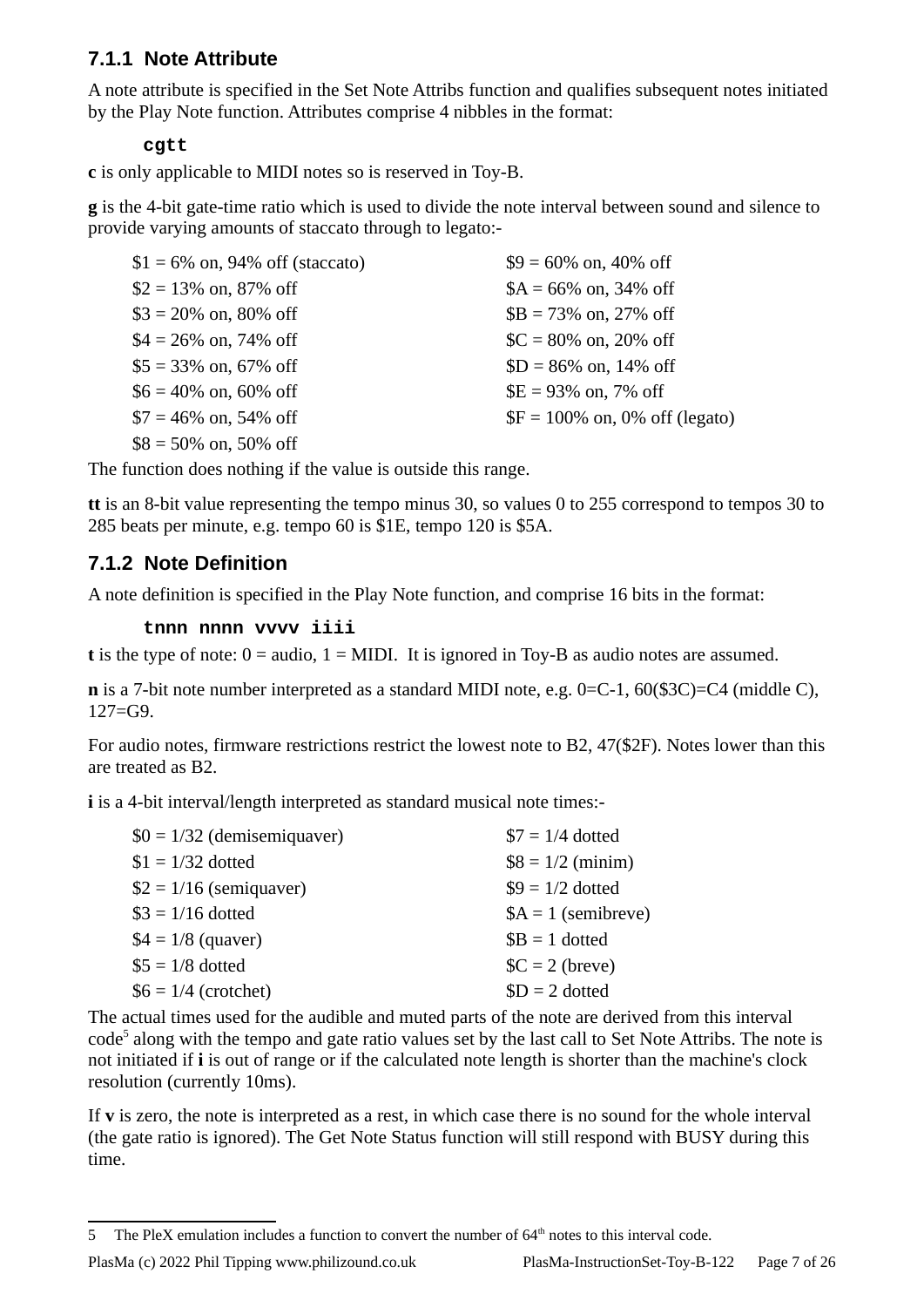If **v** is non-zero, notes will play at the volume set by the Speaker Volume pot (see Machine manual); the actual value of **v** is irrelevant.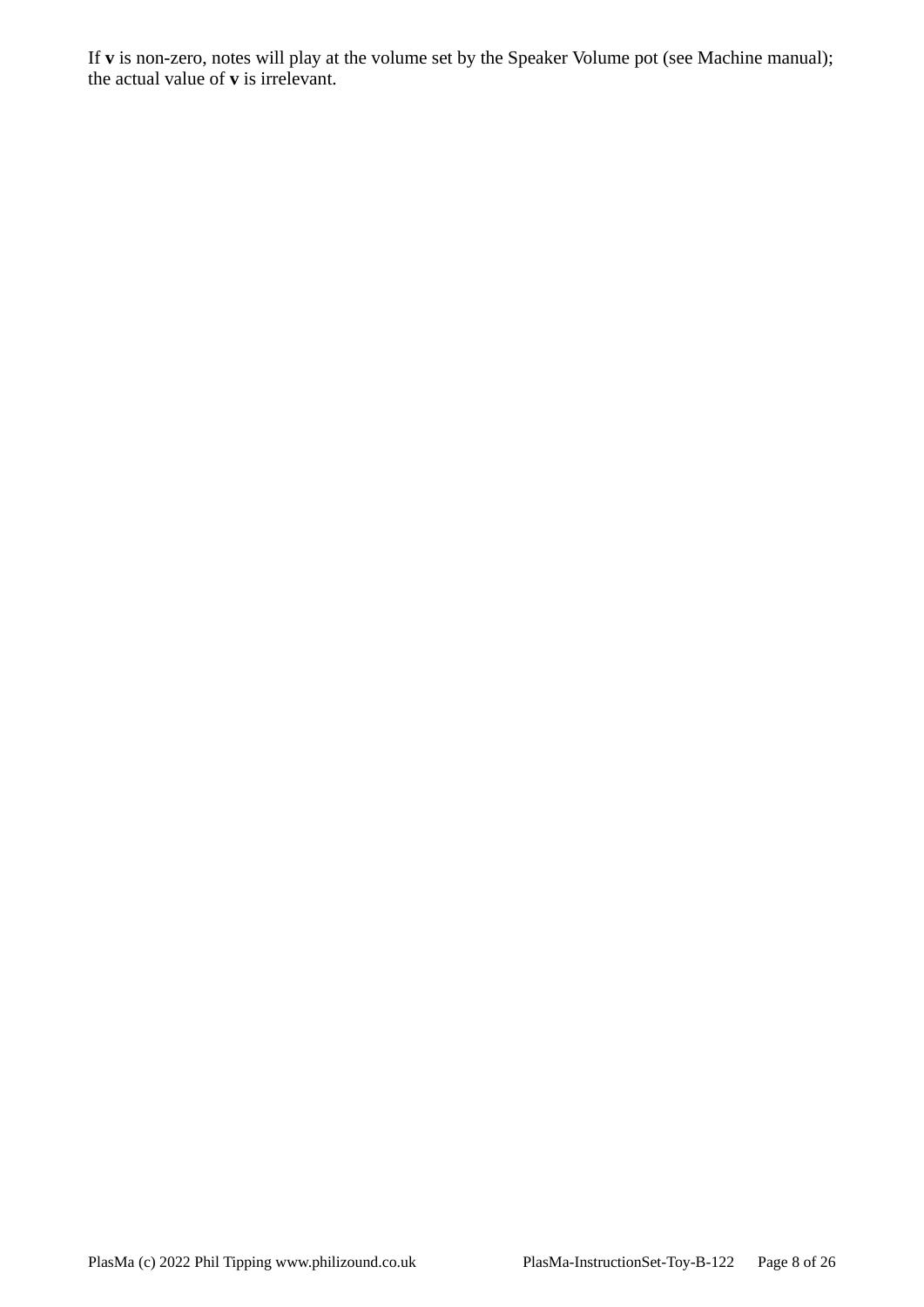# <span id="page-8-0"></span>**8. Instruction table - Toy-B (opcode order)**

The instruction set is from Princeton's Toy design with permission; see [Acknowledgements.](#page-3-1)

Bits and nibbles marked '-' are ignored. Plasm assembler terminology:

- rd, rs,  $rt =$  registers, e.g. r5 rb
- aa = address absolute, e.g. 200 \$34

| Code              | <b>Description</b>                                                                                                                                                            | <b>Plasm syntax</b> |
|-------------------|-------------------------------------------------------------------------------------------------------------------------------------------------------------------------------|---------------------|
| $0 - - -$         | halt: stop processing                                                                                                                                                         | hlt                 |
|                   | The halt light will turn on.                                                                                                                                                  |                     |
| 1dst              | add: $R[d] \leftarrow R[s] + R[t]$                                                                                                                                            | add rd rs rt        |
|                   | Add the contents of reg s to the contents of reg t and store the<br>result in reg d.                                                                                          |                     |
| 2dst              | subtract: $R[d] \leftarrow R[s] - R[t]$                                                                                                                                       | sub rd rs rt        |
|                   | Subtract the contents of reg t from the contents of reg s and<br>store the result in reg d.                                                                                   |                     |
| 3dst              | multiply: $R[d] \leftarrow R[s] * R[t]$                                                                                                                                       | $\ln U$ rd rs rt    |
|                   | Multiply the contents of reg s with the contents of reg t and<br>store the result in reg d.                                                                                   |                     |
| 4dst              | system call: d, s and t define the system<br>function; see I/O function table - Toy-B                                                                                         | sys fcn             |
| 50aa              | jump: $pc \leftarrow addr$                                                                                                                                                    | jmp aa              |
| $0101$ $0---$ a a | Jump to the specified memory address.                                                                                                                                         |                     |
| 58st              | jump indexed: $pc \leftarrow R[s]+R[t]$                                                                                                                                       | jmpi rs rt          |
| $0101$ 1--- s t   | Jump to the address formed by adding the contents of reg s to<br>the contents of reg t. The address is truncated to \$FF.                                                     |                     |
| 6daa              | jump if greater:<br>0110 Oddd a a  if (R[d] > 0) pc $\leftarrow$ addr                                                                                                         | jp rd aa            |
|                   | Jump to the specified address if the contents of reg d are<br>positive, i.e. if the signed value is $+1$ or greater.                                                          |                     |
|                   | The reg number d is limited to 07.                                                                                                                                            |                     |
|                   | There is no explicit 'jz' instruction in Toy-B, but two 'jp's and<br>an 'add' can be used to emulate it, e.g.                                                                 |                     |
|                   | jp reg fail ; fail, number is +1 or greater<br>add 1 to reg ; if number was zero, it's now 1<br>; ok, number was zero<br>jp reg ok<br>jmp fail<br>; fail, number was negative |                     |
| 6Dst              | jump if greater, indexed:                                                                                                                                                     | jpi rd rs rt        |
|                   | 0110 1ddd s t  if (R[d] > 0) pc $\leftarrow$ R[s]+R[t]                                                                                                                        |                     |
|                   | Jump to the specified address if the contents of reg d are<br>positive, i.e. if the signed value is $+1$ or greater.                                                          |                     |
|                   | The reg number $d$ is limited to 07, and the address is the<br>result of adding the contents of reg s to the contents of reg t.<br>The address is truncated to \$FF.          |                     |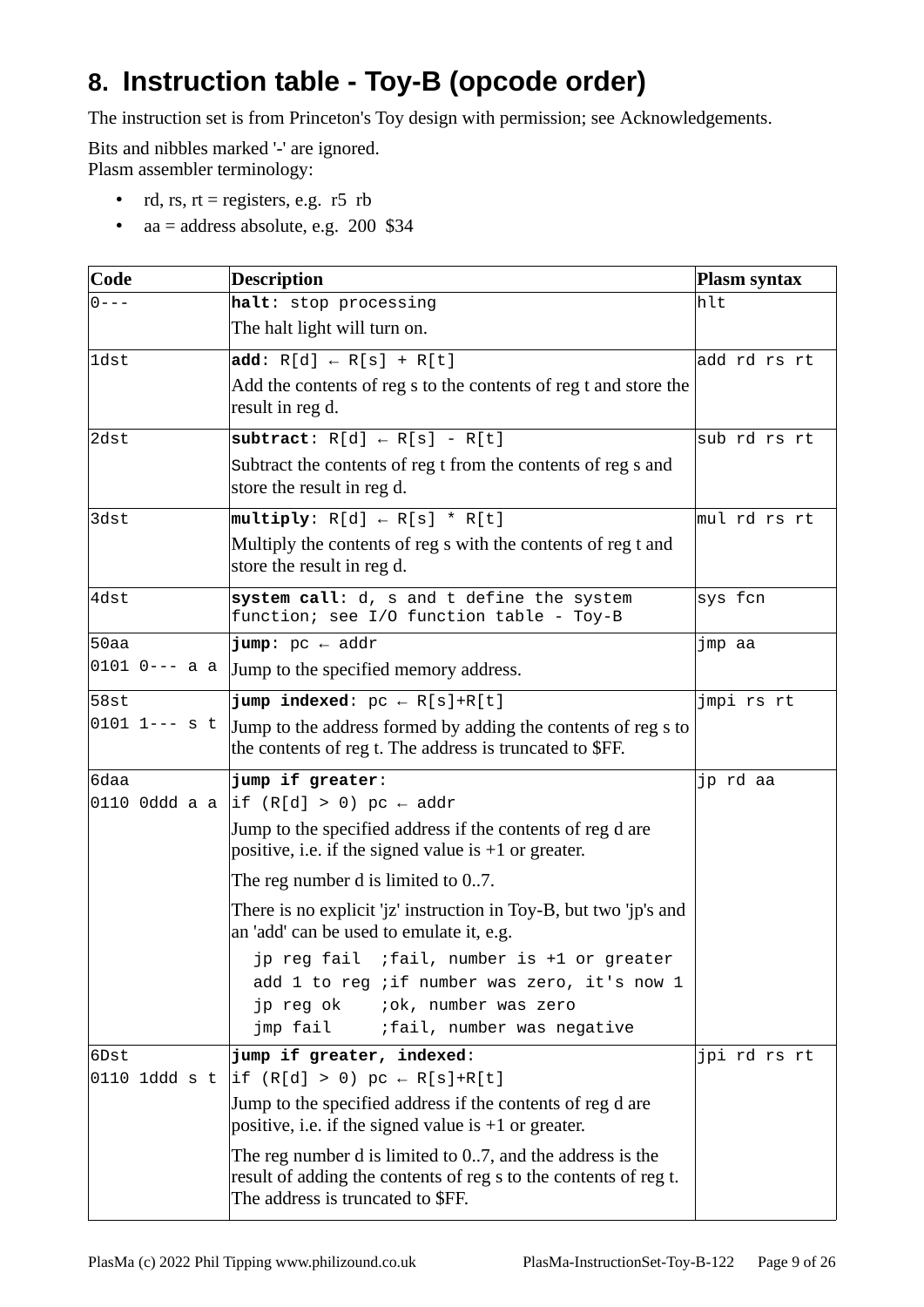| Code                  | <b>Description</b>                                                                                                                                                                                                                           | Plasm syntax             |
|-----------------------|----------------------------------------------------------------------------------------------------------------------------------------------------------------------------------------------------------------------------------------------|--------------------------|
| 7daa                  | jump & count (dec and jump if not zero <sup>6</sup> ):                                                                                                                                                                                       | $\overline{d}$ inz rd aa |
| 0111 Oddd a a         | $ R[d] = R[d] - 1$ ; if $(R[d] \le 0)$ pc $\leftarrow$ addr                                                                                                                                                                                  |                          |
|                       | Decrement the contents of reg d by one. If the result is not<br>zero, jump to the specified address.                                                                                                                                         |                          |
|                       | The reg number d is limited to 07.                                                                                                                                                                                                           |                          |
| 7Dst<br>0111 1ddd s t | jump & count (dec & jump if not zero), indexed: djnzi rd rs rt<br>$ R[d] = R[d] - 1;$ if $(R[d] \iff 0)$ pc $\leftarrow R[s] + R[t]$<br>Decrement the contents of reg d by one. If the result is not<br>zero, jump to the specified address. |                          |
|                       | The reg number d is limited to 07, and the address is the<br>result of adding the contents of reg s to the contents of reg t.<br>The address is truncated to \$FF.                                                                           |                          |
| 8daa                  | jump and link: $R[d] \leftarrow pc + 1$ ; $pc \leftarrow addr$                                                                                                                                                                               | jlk rd aa                |
| 1000 0ddd a a         | Save the address of the next instruction in reg d, then jump to<br>the specified address. The 'jump indexed' instruction can be<br>used to return to that 'next' instruction.                                                                |                          |
|                       | The reg number d is limited to 07.                                                                                                                                                                                                           |                          |
| 8Daa                  | jump and link, indexed:                                                                                                                                                                                                                      | jlki rd rs rt            |
| 1000 1ddd s t         | $R[d] \leftarrow pc + 1$ ; $pc \leftarrow R[s] + R[t]$                                                                                                                                                                                       |                          |
|                       | Save the address of the next instruction in reg d, then jump to<br>the specified address. The 'jump indexed' instruction can be<br>used to return to that 'next' instruction.                                                                |                          |
|                       | The reg number d is limited to 07, and the address is the<br>result of adding the contents of reg s to the contents of reg t.<br>The address is truncated to \$FF.                                                                           |                          |
| 9daa                  | <b>load:</b> $R[d] \leftarrow \text{mem}[\text{addr}]$                                                                                                                                                                                       | ld rd aa                 |
| 1001 0ddd a a         | Load a 16-bit value from memory at the specified address<br>into reg d.                                                                                                                                                                      |                          |
|                       | The reg number d is limited to 07.                                                                                                                                                                                                           |                          |
| 9Dst                  | <b>load indexed:</b> $R[d] \leftarrow \text{mem}[R[s]+R[t]]$                                                                                                                                                                                 | ldi rd rs rt             |
| 1001 1ddd s t         | Load a 16-bit value from memory at the specified address<br>into reg d.                                                                                                                                                                      |                          |
|                       | The reg number d is limited to 07, and the address is the<br>result of adding the contents of reg s to the contents of reg t.<br>The address is truncated to \$FF.                                                                           |                          |
| Adaa                  | store: $mem[addr] \leftarrow R[d]$                                                                                                                                                                                                           | st aa rd                 |
| 1010 0ddd a a         | Store the contents of reg d to memory at the specified<br>address.                                                                                                                                                                           |                          |
|                       | The reg number d is limited to 07.                                                                                                                                                                                                           |                          |

<span id="page-9-0"></span><sup>6</sup> PlasMa uses this alternative name to clarify how the instruction works, e.g. the decrement occurs *before* the jump. PlasMa (c) 2022 Phil Tipping www.philizound.co.uk PlasMa-InstructionSet-Toy-B-122 Page 10 of 26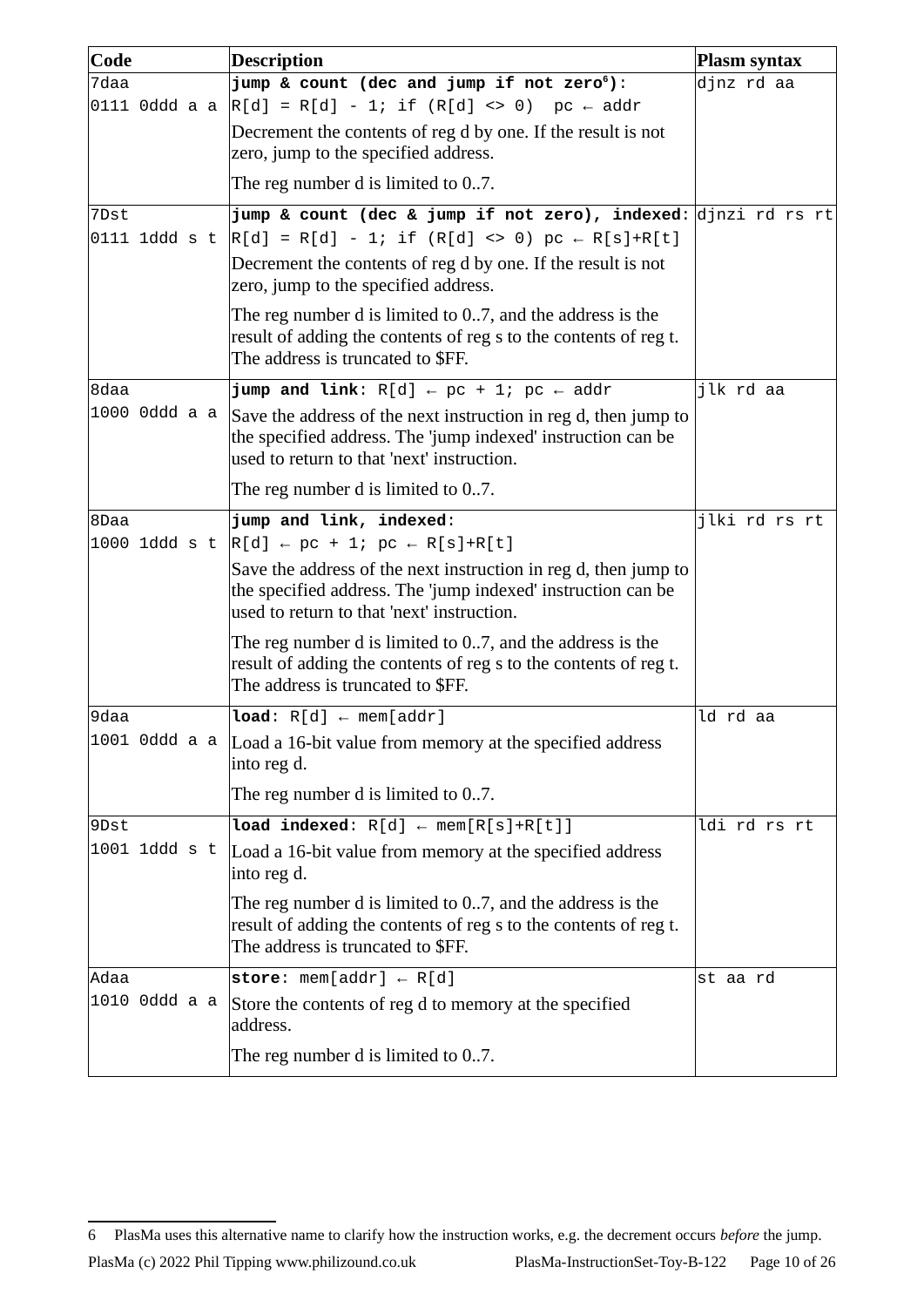| Code          | <b>Description</b>                                                                                                                                                                                                                                                 | <b>Plasm syntax</b> |
|---------------|--------------------------------------------------------------------------------------------------------------------------------------------------------------------------------------------------------------------------------------------------------------------|---------------------|
| ADst          | store indexed: $mem[R[s]+R[t]] \leftarrow R[d]$                                                                                                                                                                                                                    | sti rs rt rd        |
| 1010 1ddd s t | Store the contents of reg d to memory at the specified<br>address.                                                                                                                                                                                                 |                     |
|               | The reg number d is limited to 07, and the address is the<br>result of adding the contents of reg s to the contents of reg t.                                                                                                                                      |                     |
|               | The address is truncated to \$FF.                                                                                                                                                                                                                                  |                     |
| Bdaa          | <b>load address:</b> $R[d] \leftarrow addr$                                                                                                                                                                                                                        | lda rd aa           |
| 1011 Oddd a a | Load the specified 8-bit address into reg d. The ms 8 bits of<br>reg d are cleared to zero.                                                                                                                                                                        |                     |
|               | The instruction can be used to load other values which are<br>not addresses, but they are still restricted to 8-bit quantities;<br>you cannot load a full 16 bits into a register this way. To load<br>such values, use the "load' or 'load indexed' instructions. |                     |
|               | The reg number d is limited to 07.                                                                                                                                                                                                                                 |                     |
| BDst          | load address, indexed: $R[d] \leftarrow R[s]+R[t]$                                                                                                                                                                                                                 | ldai rd rs rt       |
| 1011 1ddd s t | Load an 8-bit address into reg d.                                                                                                                                                                                                                                  |                     |
|               | The reg number d is limited to 07, and the address is the<br>result of adding the contents of reg s to the contents of reg t.<br>The address is truncated to \$FF.                                                                                                 |                     |
|               | The instruction can be used to load other values which are<br>not addresses, but they are still restricted to 8-bit quantities;<br>you cannot load a full 16 bits into a register this way. To load<br>such values, use the "load' or 'load indexed' instructions. |                     |
| ∣Cdst         | <b>xor</b> : $R[d] \leftarrow R[s] \wedge R[t]$                                                                                                                                                                                                                    | xor rd rs rt        |
|               | 'Exclusive or' the contents of reg s with the contents of reg t<br>and store the result in reg d.                                                                                                                                                                  |                     |
| Ddst          | and: $R[d] \leftarrow R[s] \& R[t]$                                                                                                                                                                                                                                | and rd rs rt        |
|               | 'And' the contents of reg s with the contents of reg t and<br>store the result in reg d.                                                                                                                                                                           |                     |
| <b>Ddss</b>   | If s and t are the same, this behaves like a 'copy reg'<br>instruction as something 'anded' with itself is unchanged, so<br>Plasm offers a 'cp' mnemonic for convenience.                                                                                          | cp rd rs            |
| D000          | If $d$ , s and t are all the same, this behaves like a 'no-<br>operation', so Plasm offers a 'nop' mnemonic for<br>convenience.                                                                                                                                    | nop                 |
| Edaa          | shift right: $R[d] \leftarrow R[d] \gg addr$                                                                                                                                                                                                                       | shr rd aa           |
| 1110 Oddd a a | Shift the contents of reg d to the right by the specified<br>number of bits. The sign bit is propagated.                                                                                                                                                           |                     |
|               | The reg number d is limited to 07.                                                                                                                                                                                                                                 |                     |
| EDst          | shift right, indexed: $R[d] \leftarrow R[d] \gg R[s]+R[t]$                                                                                                                                                                                                         | shri rd rs rt       |
| 1110 1ddd s t | Shift the contents of reg d to the right by the specified<br>number of bits.                                                                                                                                                                                       |                     |
|               | The reg number d is limited to 07, and the number of bits is<br>the result of adding the contents of reg s to the contents of<br>reg t. The result is truncated to \$FF. The sign bit is<br>propagated.                                                            |                     |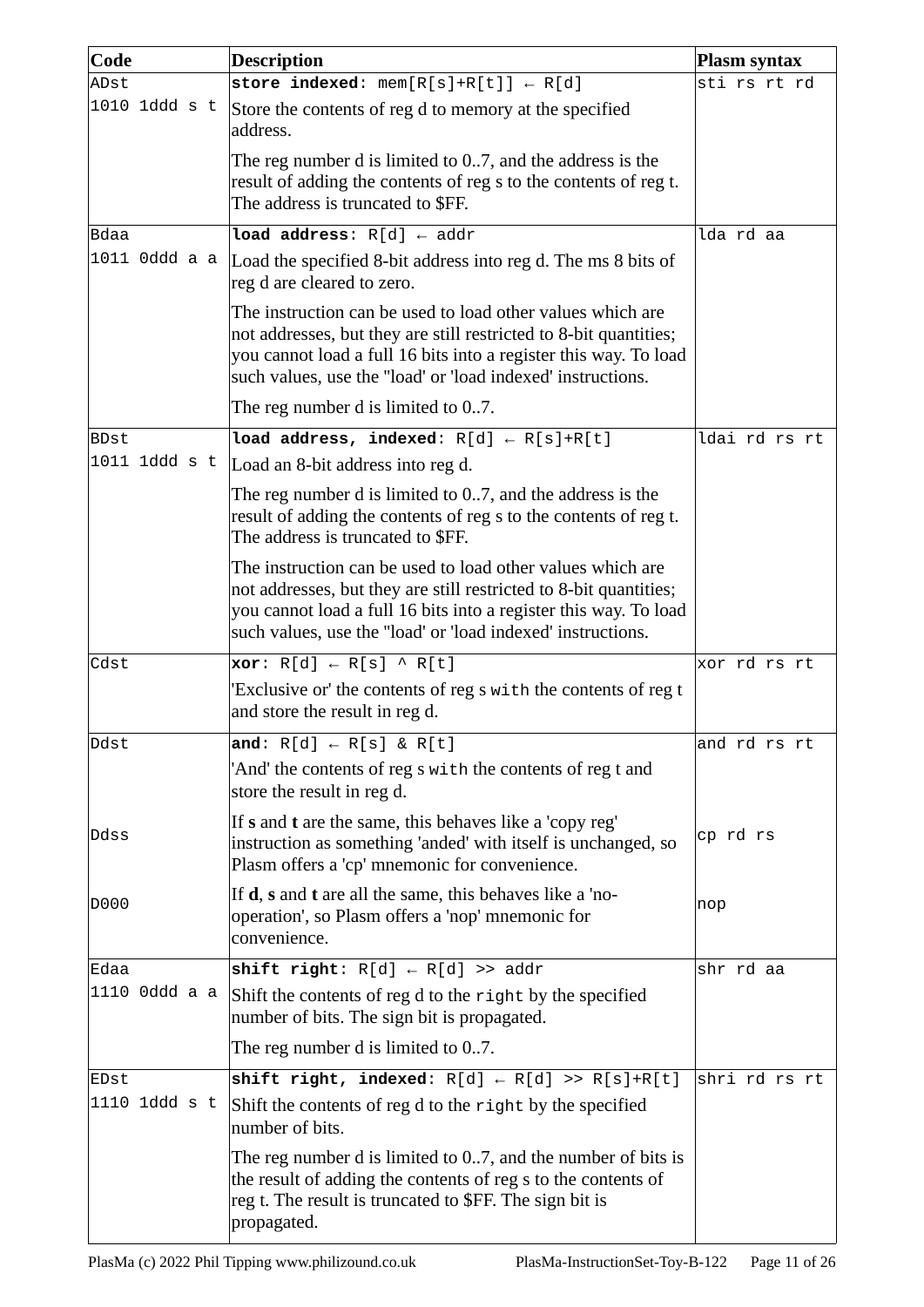| $\mathbf C$ ode | <b>Description</b>                                                                                                                                                       | Plasm syntax  |
|-----------------|--------------------------------------------------------------------------------------------------------------------------------------------------------------------------|---------------|
| Fdaa            | shift left: $R[d] \leftarrow R[d] \leq addr$                                                                                                                             | shl rd aa     |
| 1111 Oddd a a   | Shift the contents of reg d to the left by the specified<br>number of bits.                                                                                              |               |
|                 | The reg number d is limited to 07.                                                                                                                                       |               |
| FDst            | shift left, indexed: $R[d] \leftarrow R[d] \ll R[s]+R[t]$                                                                                                                | shli rd rs rt |
| $1111$ 1ddd s t | Shift the contents of reg d to the left by the specified<br>number of bits.                                                                                              |               |
|                 | The reg number d is limited to 07, and the number of bits is<br>the result of adding the contents of reg s to the contents of<br>reg t. The result is truncated to \$FF. |               |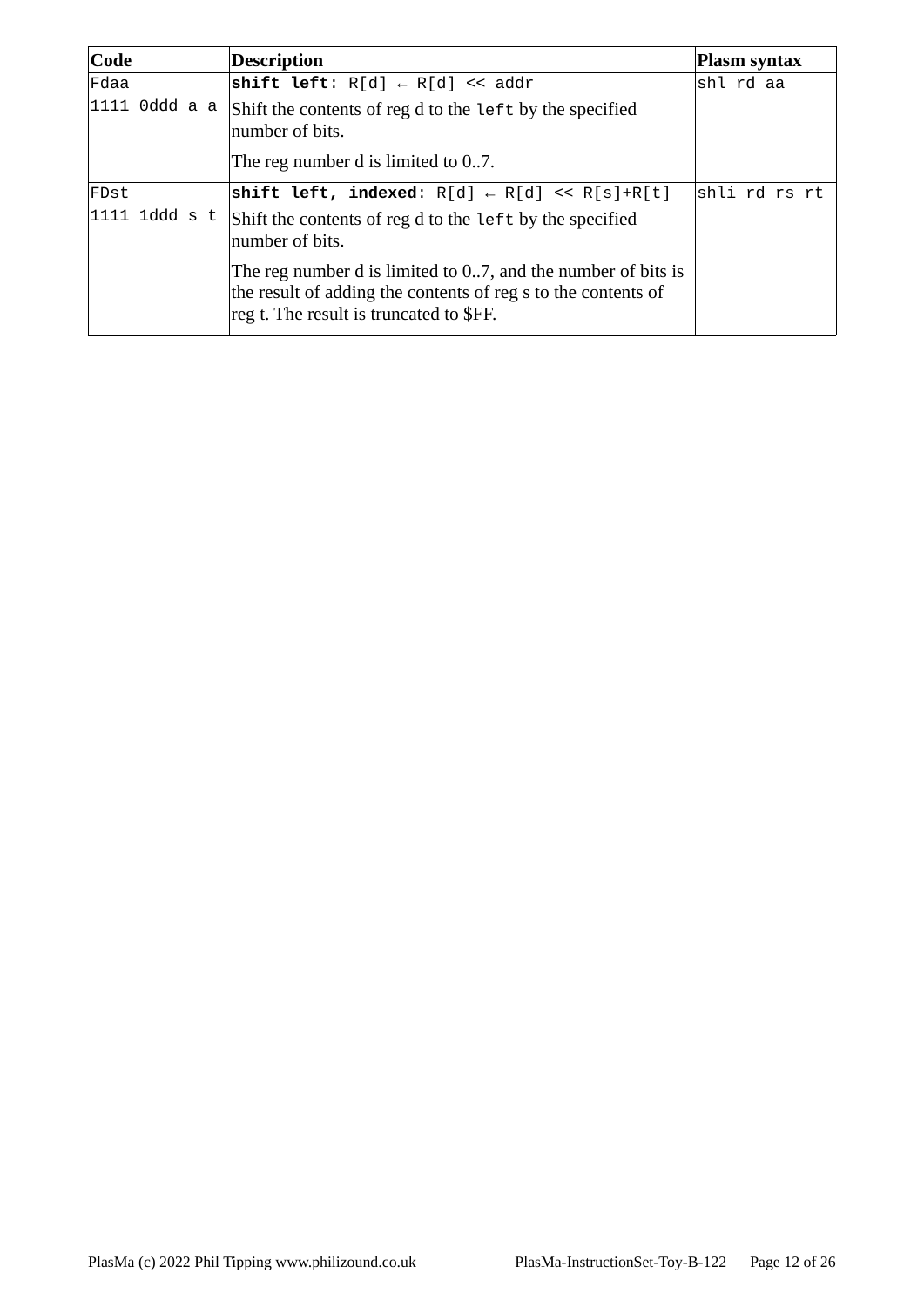# <span id="page-12-3"></span>**9. Instruction table - Toy-B (functional order)**

The instruction set is from Princeton's Toy design with permission; see [Acknowledgements.](#page-3-1)

Bits and nibbles marked '-' are ignored. Plasm assembler terminology:

- rd, rs,  $rt =$  registers, e.g. r5 rb
- aa = address absolute, e.g. 200 \$34

#### <span id="page-12-2"></span>**9.1 Arithmetic**

| $\mathsf{Code}$ | <b>Description</b>                                                                          | Plasm syntax            |
|-----------------|---------------------------------------------------------------------------------------------|-------------------------|
| 1dst            | $ add: R[d] \leftarrow R[s] + R[t]$                                                         | add rd rs rt            |
|                 | Add the contents of reg s to the contents of reg t and store the<br>result in reg d.        |                         |
| 2dst            | $ subtract: R[d] \leftarrow R[s] - R[t]$                                                    | sub rd rs rt            |
|                 | Subtract the contents of reg t from the contents of reg s and<br>store the result in reg d. |                         |
| 3dst            | $ \textsf{multiply: } R[d] \leftarrow R[s]$ * R[t]                                          | $\mathsf{mul}$ rd rs rt |
|                 | Multiply the contents of reg s with the contents of reg t and<br>store the result in reg d. |                         |

#### <span id="page-12-1"></span>**9.2 Input/Output**

| $\mathbf{Code}$ | <b>Description</b>                                                                    | <b>Plasm syntax</b> |
|-----------------|---------------------------------------------------------------------------------------|---------------------|
| $\vert$ 4dst    | system call: d, s and t define the system<br>function; see I/O function table - Toy-B | sys fcn             |

#### <span id="page-12-0"></span>**9.3 Jump**

| Code           | <b>Description</b>                                                                                                                                                      | Plasm syntax |
|----------------|-------------------------------------------------------------------------------------------------------------------------------------------------------------------------|--------------|
| 50aa           | <b>jump</b> : $pc \leftarrow addr$                                                                                                                                      | jmp aa       |
| 0101  0--- a a | Jump to the specified memory address.                                                                                                                                   |              |
| 58st           | <b>jump indexed:</b> $pc \leftarrow R[s]+R[t]$                                                                                                                          | jmpi rs rt   |
|                | $\vert$ 0101 1--- s t $\vert$ Jump to the address formed by adding the contents of reg s to<br>the contents of reg t. The address is truncated to \$FF.                 |              |
| 6daa           | jump if greater:                                                                                                                                                        | jp rd aa     |
|                | 0110 Oddd a a  if (R[d] > 0) pc $\leftarrow$ addr                                                                                                                       |              |
|                | Jump to the specified address if the contents of reg d are<br>positive, i.e. if the signed value is $+1$ or greater.                                                    |              |
|                | The reg number d is limited to 07.                                                                                                                                      |              |
|                | There is no explicit 'jz' instruction in Toy-B, but two 'jp's and<br>an 'add' can be used to emulate it, e.g.                                                           |              |
|                | jp reg fail ; fail, number is +1 or greater<br>add 1 to reg ; if number was zero, it's now 1<br>jp reg ok ; ok, number was zero<br>jmp fail ; fail, number was negative |              |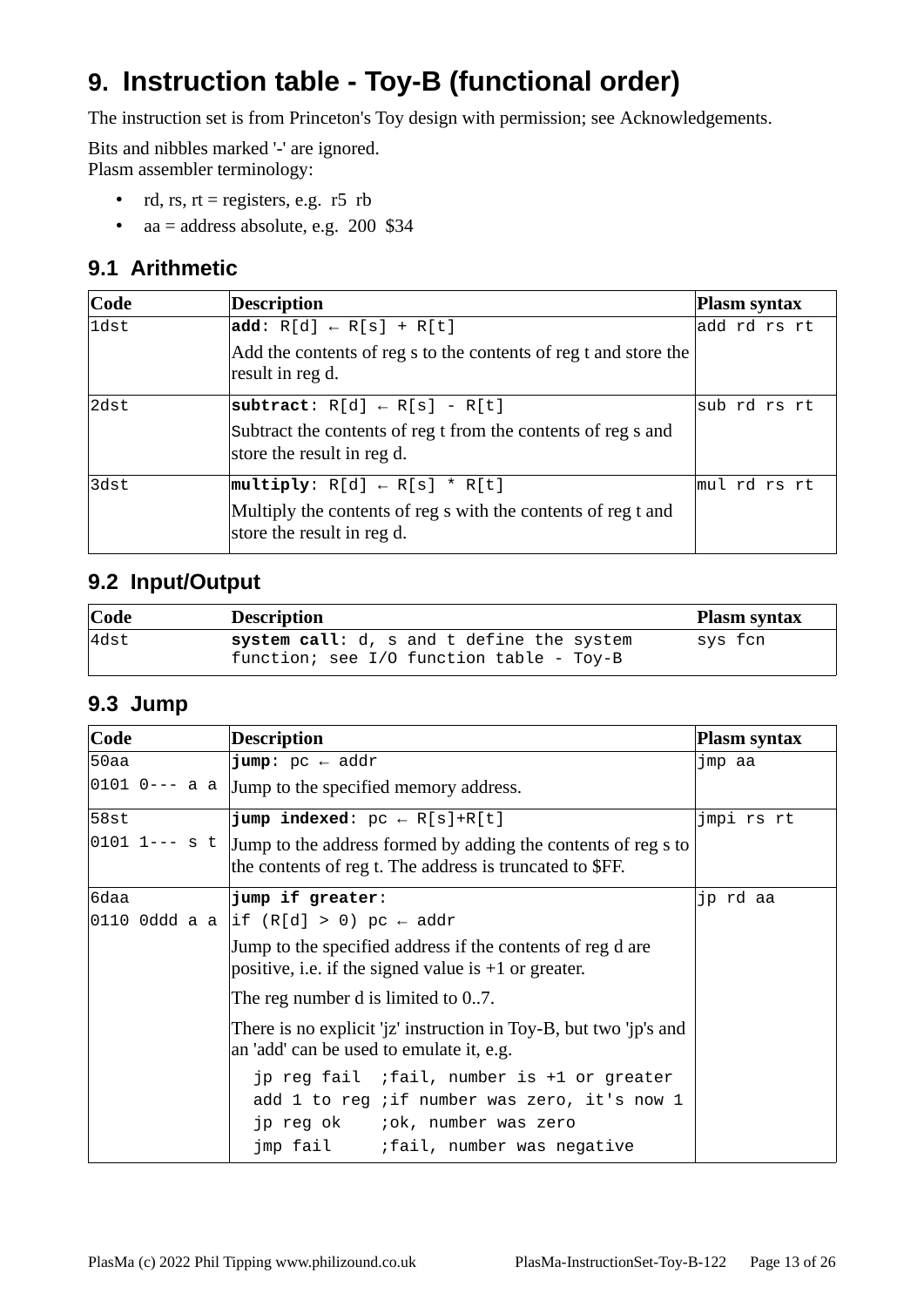| Code          | <b>Description</b>                                                                                                                                                            | Plasm syntax  |
|---------------|-------------------------------------------------------------------------------------------------------------------------------------------------------------------------------|---------------|
| 6Dst          | jump if greater, indexed:                                                                                                                                                     | jpi rd rs rt  |
|               | 0110 1ddd s t  if (R[d] > 0) pc ← R[s]+R[t]                                                                                                                                   |               |
|               | Jump to the specified address if the contents of reg d are<br>positive, i.e. if the signed value is $+1$ or greater.                                                          |               |
|               | The reg number d is limited to 07, and the address is the<br>result of adding the contents of reg s to the contents of reg t.<br>The address is truncated to \$FF.            |               |
| 7daa          | jump & count (dec and jump if not zero <sup>7</sup> ):                                                                                                                        | djnz rd aa    |
| 0111 Oddd a a | $ R[d] = R[d] - 1;$ if $(R[d] < 0)$ pc $\leftarrow$ addr                                                                                                                      |               |
|               | Decrement the contents of reg d by one. If the result is not<br>zero, jump to the specified address.                                                                          |               |
|               | The reg number d is limited to 07.                                                                                                                                            |               |
| 7Dst          | jump & count (dec & jump if not zero), indexed: djnzi rd rs rt                                                                                                                |               |
| 0111 1ddd s t | $ R[d] = R[d] - 1;$ if $(R[d] \iff 0)$ pc $\leftarrow R[s] + R[t]$                                                                                                            |               |
|               | Decrement the contents of reg d by one. If the result is not<br>zero, jump to the specified address.                                                                          |               |
|               | The reg number d is limited to 07, and the address is the<br>result of adding the contents of reg s to the contents of reg t.<br>The address is truncated to \$FF.            |               |
| 8daa          | <b>jump and link</b> : $R[d] \leftarrow pc + 1$ ; $pc \leftarrow addr$                                                                                                        | jlk rd aa     |
| 1000 0ddd a a | Save the address of the next instruction in reg d, then jump to<br>the specified address. The 'jump indexed' instruction can be<br>used to return to that 'next' instruction. |               |
|               | The reg number d is limited to 07.                                                                                                                                            |               |
| 8Daa          | jump and link, indexed:                                                                                                                                                       | jlki rd rs rt |
|               | 1000 1ddd s t $ R[d] \nleftarrow pc + 1$ ; pc ← R[s]+R[t]                                                                                                                     |               |
|               | Save the address of the next instruction in reg d, then jump to<br>the specified address. The 'jump indexed' instruction can be<br>used to return to that 'next' instruction. |               |
|               | The reg number d is limited to 07, and the address is the<br>result of adding the contents of reg s to the contents of reg t.<br>The address is truncated to \$FF.            |               |

#### <span id="page-13-0"></span>**9.4 Load/Store**

| Code | <b>Description</b>                                                                            | <b>Plasm syntax</b> |
|------|-----------------------------------------------------------------------------------------------|---------------------|
| 9daa | $\mathsf{load}: \ \mathsf{R[d]} \ \scriptstyle\leftarrow \ \mathsf{mem}\{\mathsf{addr}\}$     | ld rd aa            |
|      | 1001 0ddd a $\alpha$  Load a 16-bit value from memory at the specified address<br>into reg d. |                     |
|      | The reg number d is limited to 07.                                                            |                     |

<span id="page-13-1"></span><sup>7</sup> PlasMa uses this alternative name to clarify how the instruction works, e.g. the decrement occurs *before* the jump. PlasMa (c) 2022 Phil Tipping www.philizound.co.uk PlasMa-InstructionSet-Toy-B-122 Page 14 of 26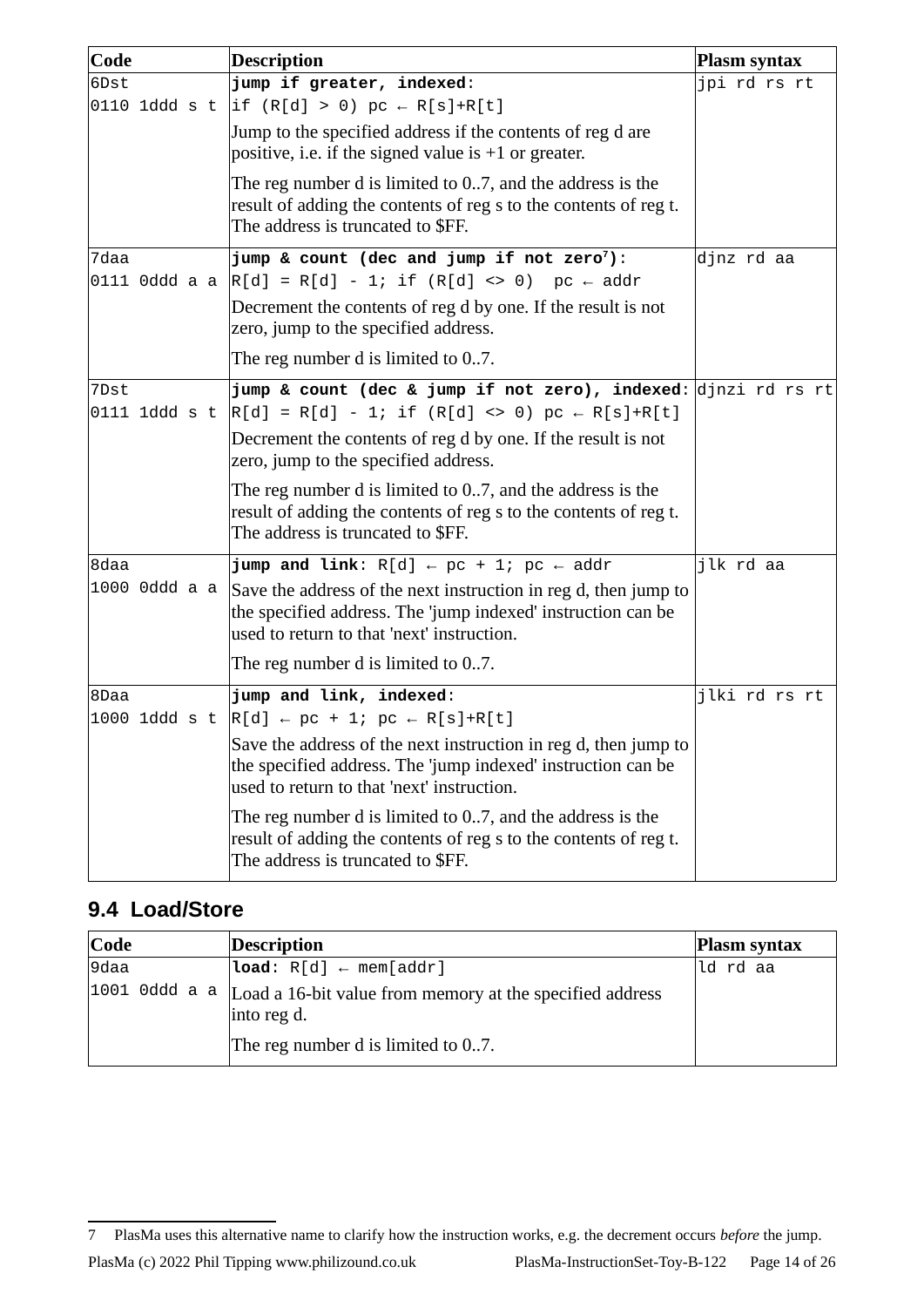| Code          | <b>Description</b>                                                                                                                                                                                                                                                 | <b>Plasm syntax</b> |
|---------------|--------------------------------------------------------------------------------------------------------------------------------------------------------------------------------------------------------------------------------------------------------------------|---------------------|
| 9Dst          | <b>load indexed:</b> $R[d] \leftarrow \text{mem}[R[s]+R[t]]$                                                                                                                                                                                                       | ldi rd rs rt        |
| 1001 1ddd s t | Load a 16-bit value from memory at the specified address<br>into reg d.                                                                                                                                                                                            |                     |
|               | The reg number d is limited to 07, and the address is the<br>result of adding the contents of reg s to the contents of reg t.<br>The address is truncated to \$FF.                                                                                                 |                     |
| Adaa          | store: $mem[addr] \leftarrow R[d]$                                                                                                                                                                                                                                 | st aa rd            |
| 1010 Oddd a a | Store the contents of reg d to memory at the specified<br>address.                                                                                                                                                                                                 |                     |
|               | The reg number d is limited to 07.                                                                                                                                                                                                                                 |                     |
| ADst          | store indexed: $mem[R[s]+R[t]] \leftarrow R[d]$                                                                                                                                                                                                                    | sti rs rt rd        |
| 1010 1ddd s t | Store the contents of reg d to memory at the specified<br>address.                                                                                                                                                                                                 |                     |
|               | The reg number d is limited to 07, and the address is the<br>result of adding the contents of reg s to the contents of reg t.<br>The address is truncated to \$FF.                                                                                                 |                     |
| <b>Bdaa</b>   | <b>load address:</b> $R[d] \leftarrow addr$                                                                                                                                                                                                                        | lda rd aa           |
| 1011 Oddd a a | Load the specified 8-bit address into reg d. The ms 8 bits of<br>reg d are cleared to zero.                                                                                                                                                                        |                     |
|               | The instruction can be used to load other values which are<br>not addresses, but they are still restricted to 8-bit quantities;<br>you cannot load a full 16 bits into a register this way. To load<br>such values, use the "load' or 'load indexed' instructions. |                     |
|               | The reg number d is limited to 07.                                                                                                                                                                                                                                 |                     |
| BDst          | load address, indexed: $R[d] \leftarrow R[s]+R[t]$                                                                                                                                                                                                                 | ldai rd rs rt       |
| 1011 1ddd s t | Load an 8-bit address into reg d.                                                                                                                                                                                                                                  |                     |
|               | The reg number d is limited to 07, and the address is the<br>result of adding the contents of reg s to the contents of reg t.<br>The address is truncated to \$FF.                                                                                                 |                     |
|               | The instruction can be used to load other values which are<br>not addresses, but they are still restricted to 8-bit quantities;<br>you cannot load a full 16 bits into a register this way. To load<br>such values, use the "load' or 'load indexed' instructions. |                     |

#### <span id="page-14-0"></span>**9.5 Logical**

| $\mathbf C$ ode | <b>Description</b>                                                                                                                                                        | <b>Plasm syntax</b> |
|-----------------|---------------------------------------------------------------------------------------------------------------------------------------------------------------------------|---------------------|
| Ddst            | and: $R[d] \leftarrow R[s] \& R[t]$                                                                                                                                       | and rd rs rt        |
|                 | 'And' the contents of reg s with the contents of reg t and<br>store the result in reg d.                                                                                  |                     |
| Ddss            | If s and t are the same, this behaves like a 'copy reg'<br>instruction as something 'anded' with itself is unchanged, so<br>Plasm offers a 'cp' mnemonic for convenience. | cp rd rs            |
| D000            | If <b>d</b> , <b>s</b> and <b>t</b> are all the same, this behaves like a 'no-<br>operation', so Plasm offers a 'nop' mnemonic for<br>convenience.                        | ∣nop                |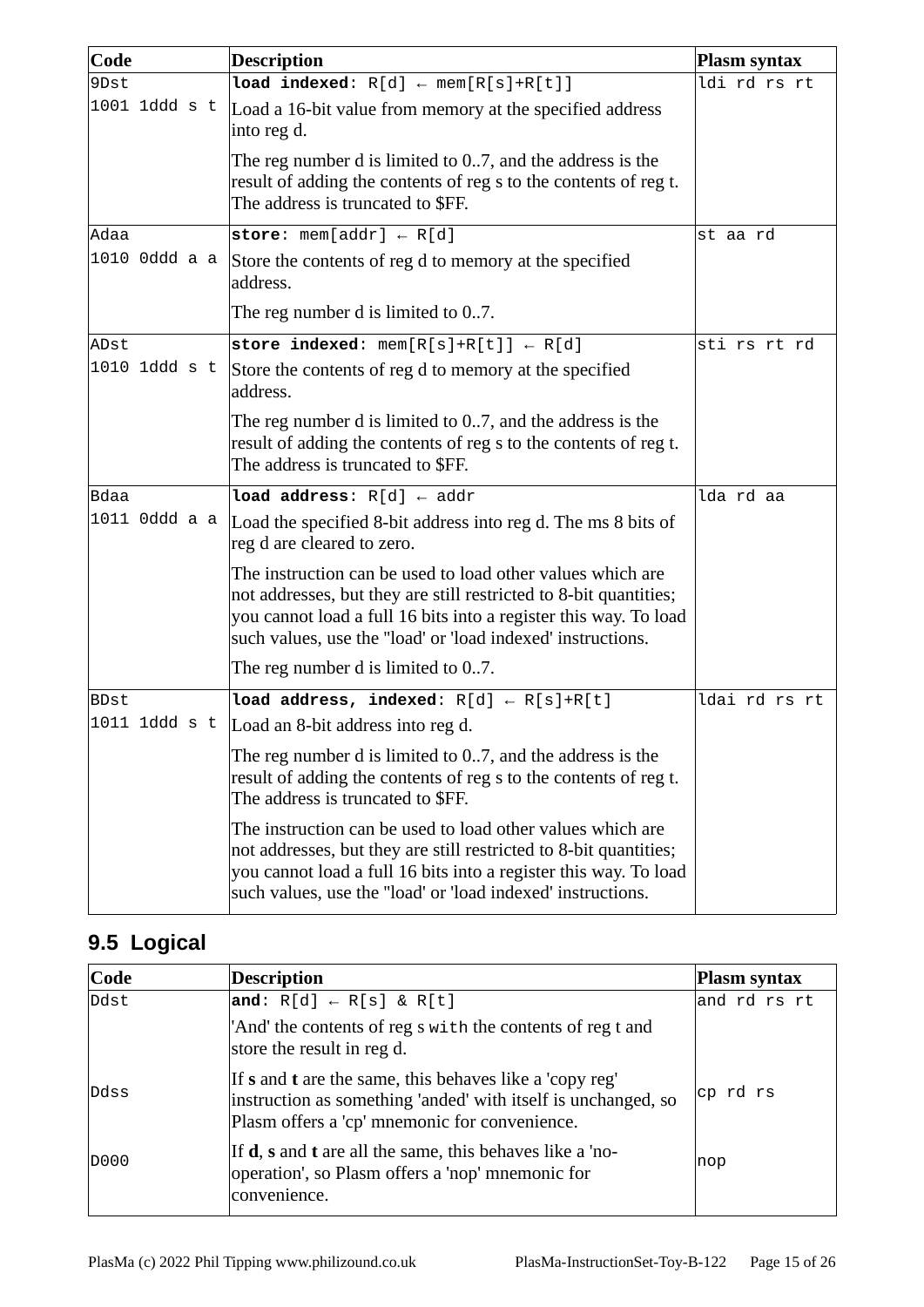| Code        | Description                                                                                      | <b>Plasm syntax</b> |
|-------------|--------------------------------------------------------------------------------------------------|---------------------|
| <b>Cdst</b> | $\vert \text{xor: } R[d] \leftarrow R[s] \wedge R[t]$                                            | xor r d rs rt       |
|             | Exclusive or' the contents of reg s with the contents of reg t<br>and store the result in reg d. |                     |

#### <span id="page-15-1"></span>**9.6 Misc**

| Code           | Description                       | <b>Plasm syntax</b> |
|----------------|-----------------------------------|---------------------|
| $\Theta$ - - - | $\mathsf{halt}$ : stop processing |                     |
|                | The halt light will turn on.      |                     |

#### <span id="page-15-0"></span>**9.7 Shift**

| Code          | <b>Description</b>                                                                                                                                                                                      | <b>Plasm syntax</b> |
|---------------|---------------------------------------------------------------------------------------------------------------------------------------------------------------------------------------------------------|---------------------|
| Edaa          | shift right: $R[d] \leftarrow R[d] \gg addr$                                                                                                                                                            | shr rd aa           |
| 1110 Oddd a a | Shift the contents of reg d to the right by the specified<br>number of bits. The sign bit is propagated.                                                                                                |                     |
|               | The reg number d is limited to 07.                                                                                                                                                                      |                     |
| EDst          | shift right, indexed: $R[d] \leftarrow R[d] \gg R[s]+R[t]$                                                                                                                                              | shri rd rs rt       |
| 1110 1ddd s t | Shift the contents of reg d to the right by the specified<br>number of bits.                                                                                                                            |                     |
|               | The reg number d is limited to 07, and the number of bits is<br>the result of adding the contents of reg s to the contents of<br>reg t. The result is truncated to \$FF. The sign bit is<br>propagated. |                     |
| Fdaa          | shift left: $R[d] \leftarrow R[d] \leq addr$                                                                                                                                                            | shl rd aa           |
| 1111 0ddd a a | Shift the contents of reg d to the left by the specified<br>number of bits.                                                                                                                             |                     |
|               | The reg number d is limited to 07.                                                                                                                                                                      |                     |
| FDst          | shift left, indexed: $R[d] \leftarrow R[d] \leftarrow R[s] + R[t]$                                                                                                                                      | shli rd rs rt       |
| 1111 1ddd s t | Shift the contents of reg d to the left by the specified<br>number of bits.                                                                                                                             |                     |
|               | The reg number d is limited to 07, and the number of bits is<br>the result of adding the contents of reg s to the contents of<br>reg t. The result is truncated to \$FF.                                |                     |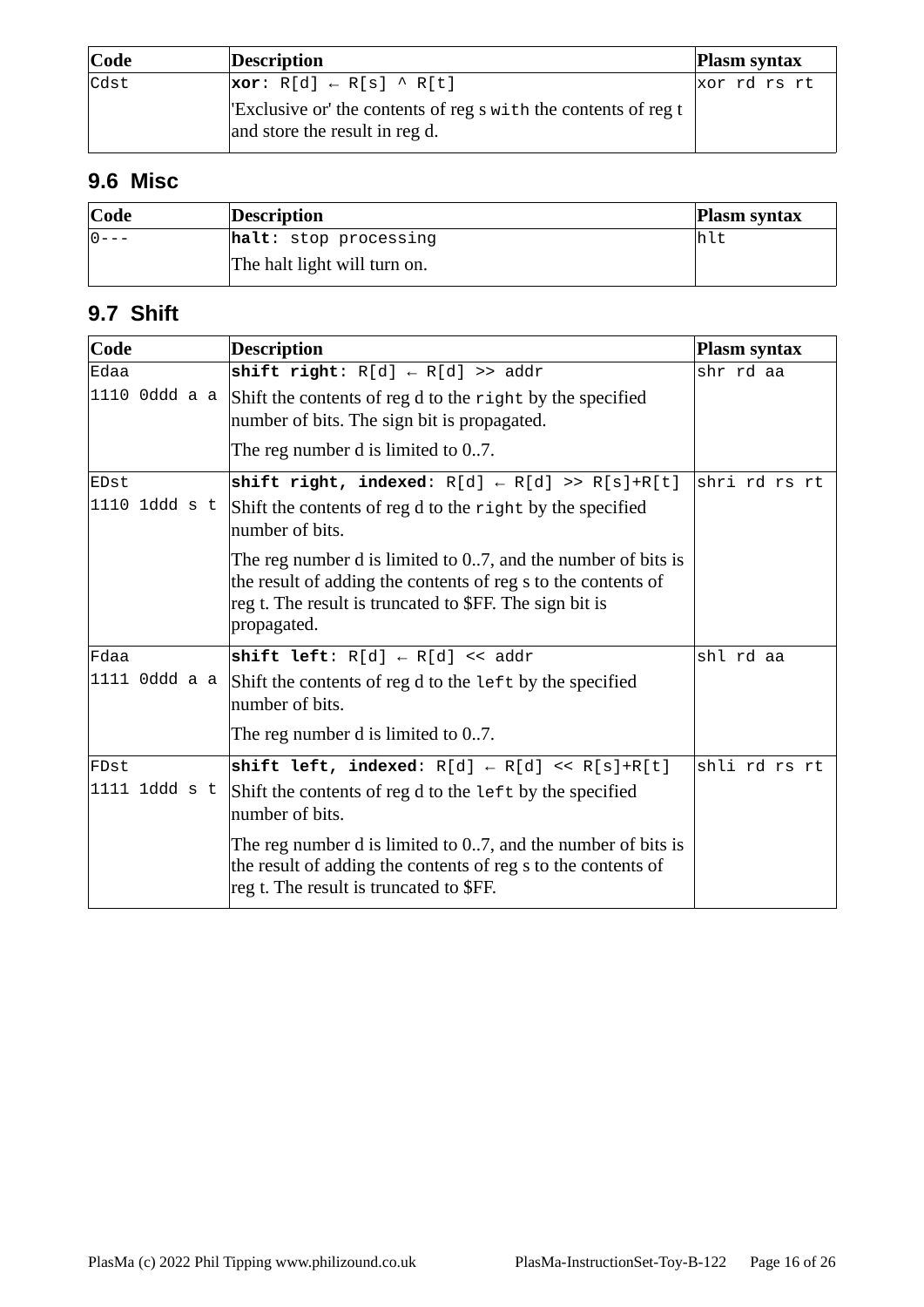# <span id="page-16-4"></span>**10. I/O function table - Toy-B**

The first two functions are from Princeton's Toy design with permission; see [Acknowledgements;](#page-3-1) all others are PlasMa designs.

The 4 nibbles in an I/O system call instruction are of the form: **4dst** where **t** is the function<sup>[8](#page-16-5)</sup>, and **s** and **d** are function qualifiers.

<span id="page-16-3"></span><span id="page-16-2"></span><span id="page-16-1"></span>

| d                | S                | t<br>(hex)     | description                                                                                                                                                                                                                                          |
|------------------|------------------|----------------|------------------------------------------------------------------------------------------------------------------------------------------------------------------------------------------------------------------------------------------------------|
| dest reg         | $\boldsymbol{0}$ | $\mathbf{1}$   | <b>TTY Read</b><br>$R[d] \leftarrow TTY$ keypad                                                                                                                                                                                                      |
|                  |                  |                | Halt the program and read hex digits from the hex keypad.                                                                                                                                                                                            |
| srce reg         | $\boldsymbol{0}$ | $\overline{2}$ | <b>TTY Write</b><br>TTY display $\leftarrow$ R[d]                                                                                                                                                                                                    |
|                  |                  |                | Write the 16-bit value to a new line on the TTY display in hex<br>and decimal format.                                                                                                                                                                |
|                  |                  |                | If the display is empty, lines start at the top, otherwise they<br>continue on the next line, wrapping round to the top when the<br>last line is reached. The line following the written line is<br>cleared to show where the next write will occur. |
|                  |                  |                | The function does not return until the display has been updated;<br>this may impact your program's performance <sup>9</sup> .                                                                                                                        |
| srce reg         | $\boldsymbol{0}$ | 3              | <b>TTY Write Char</b><br>TTY display $\leftarrow$ R[d]                                                                                                                                                                                               |
|                  |                  |                | Write/append the least significant byte in R[d] as an ASCII<br>character to the current line of the TTY screen.                                                                                                                                      |
|                  |                  |                | When the last character in the line is written, the following line<br>is cleared to show where the next write will occur. Lines wrap<br>round to the top when the bottom line is full.                                                               |
|                  |                  |                | The value \$00 <sup>10</sup> forces a new line and clears the following line<br>as above.                                                                                                                                                            |
|                  |                  |                | The function does not return until the display has been updated;<br>this may impact your program's performance.                                                                                                                                      |
|                  |                  |                | See also TTY Write Char Literal.                                                                                                                                                                                                                     |
| $\boldsymbol{0}$ | $\mathbf{1}$     | 3              | <b>TTY Clear</b><br>Clear the display screen.<br>The function does not return until the display has been updated;<br>this may impact your program's performance.                                                                                     |

<span id="page-16-5"></span><span id="page-16-0"></span><sup>8</sup> The function **t** is in the ls nibble for compatibility with the original Toy tty functions; the table columns are shown in reverse order for ease of manual assembly, as this is the order they appear in the instruction.

<span id="page-16-6"></span><sup>9</sup> The PleX oper functions are asynchronous so your program can do other things while the display is updating.

<span id="page-16-7"></span><sup>10</sup> This value is deliberately chosen instead of the typical value \$0A to simplify Toy programming; if you already have a register dedicated for the constant 0, only one I/O instruction is needed.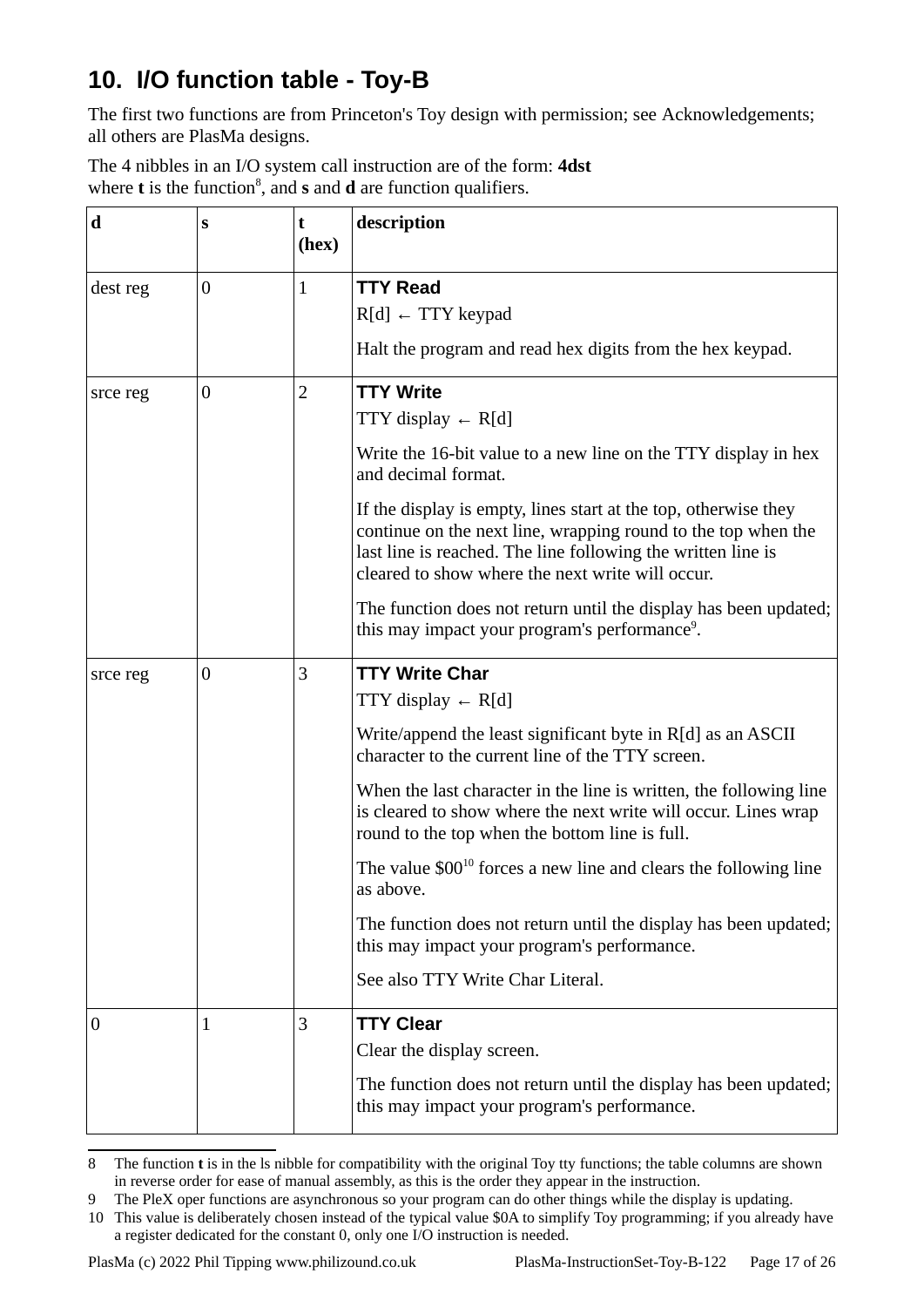<span id="page-17-4"></span><span id="page-17-3"></span><span id="page-17-2"></span><span id="page-17-1"></span><span id="page-17-0"></span>

| $\mathbf d$              | S              | t<br>(hex) | description                                                                                                                                                                                                                                                                                                                      |
|--------------------------|----------------|------------|----------------------------------------------------------------------------------------------------------------------------------------------------------------------------------------------------------------------------------------------------------------------------------------------------------------------------------|
| dest reg                 | $\overline{2}$ | 3          | <b>KPad Read</b>                                                                                                                                                                                                                                                                                                                 |
|                          |                |            | $R[d] \leftarrow \text{keypad key number.}$                                                                                                                                                                                                                                                                                      |
|                          |                |            | The key number is \$00 to \$0F depending on which of the 16<br>hex buttons are pressed at the time of the call. If no key is<br>pressed, the key number is \$FFFF.                                                                                                                                                               |
|                          |                |            | This function does not stop the machine, unlike TTY Read.                                                                                                                                                                                                                                                                        |
| $\boldsymbol{0}$         | 3              | 3          | <b>Stop System Timer</b>                                                                                                                                                                                                                                                                                                         |
|                          |                |            | Stop the timer used by the panel display.                                                                                                                                                                                                                                                                                        |
| $\boldsymbol{0}$         | $\overline{4}$ | 3          | <b>Reset/Start System Timer</b>                                                                                                                                                                                                                                                                                                  |
|                          |                |            | Reset the panel timer to zero and start it running. If it is already<br>running, reset to zero and continue running.                                                                                                                                                                                                             |
|                          |                |            | The panel display updates every second when the timer is<br>running.                                                                                                                                                                                                                                                             |
| srce & dest              | 5              | 3          | <b>Poll Timer Delay</b>                                                                                                                                                                                                                                                                                                          |
| reg                      |                |            | $R[d] \leftarrow$ delay status                                                                                                                                                                                                                                                                                                   |
| $R[d] =$ delay<br>number |                |            | Store the required delay number (0-3) in the specified register<br>before calling this function. The function is ignored if the delay<br>number is outside this range.                                                                                                                                                           |
|                          |                |            | $R[d] \leftarrow 1$ if the specified delay has not elapsed.                                                                                                                                                                                                                                                                      |
|                          |                |            | $R[d] \leftarrow 0$ if the specified delay has elapsed, in which case the<br>delay is re-primed automatically. Re-priming only occurs at the<br>time of the poll, so for accurate delays, call the poll function as<br>frequently as possible. Alternatively, construct your own delays<br>using the Read System Timer function. |
|                          |                |            | Use the Set Timer Long Delay and Set Timer Short Delay<br>functions to initialise and prime the delays.                                                                                                                                                                                                                          |
|                          |                |            | The delay timers are independent of the system timer used for<br>the panel display.                                                                                                                                                                                                                                              |
| srce & dest              | 6              | 3          | <b>Read Random</b>                                                                                                                                                                                                                                                                                                               |
| reg                      |                |            | $R[d] \leftarrow 16$ -bit random value.                                                                                                                                                                                                                                                                                          |
| $R[d]$ =limit            |                |            | The random number is in the range $0$ to $N$ inclusive, where $N$ is<br>the value in the specified register before calling this function.                                                                                                                                                                                        |
|                          |                |            | e.g. if $N=7$ , the random number will be between 0 and 7<br>inclusive.                                                                                                                                                                                                                                                          |
|                          |                |            | $N=0$ has the same effect as $N=\$FFFF$ and gives a random<br>number 0\$FFFF inclusive.                                                                                                                                                                                                                                          |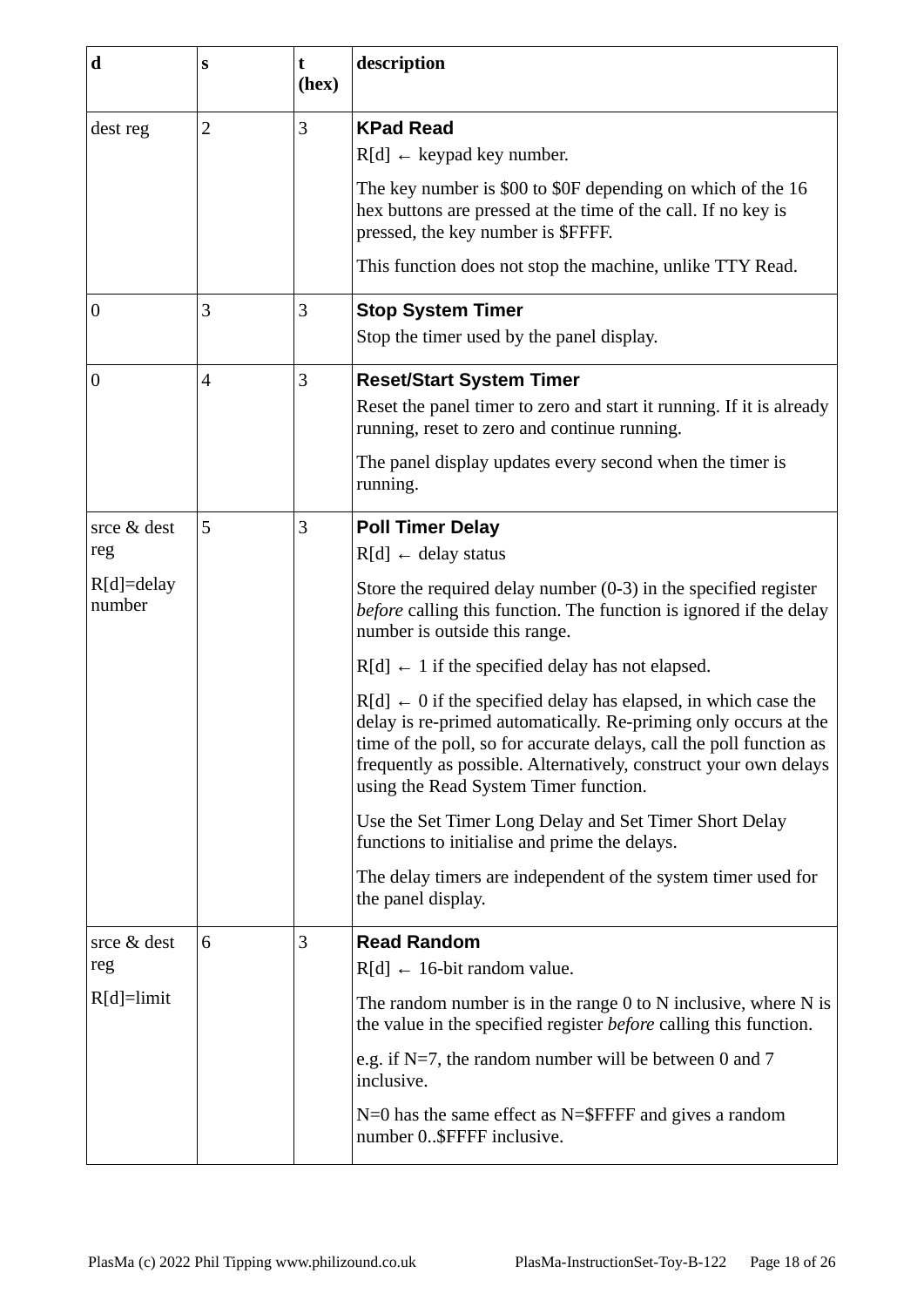<span id="page-18-2"></span><span id="page-18-1"></span>

| $\mathbf d$ | S | t<br>(hex) | description                                                                                                                                                                                                                                |
|-------------|---|------------|--------------------------------------------------------------------------------------------------------------------------------------------------------------------------------------------------------------------------------------------|
| dest reg    | 7 | 3          | <b>Read Platform Info</b>                                                                                                                                                                                                                  |
|             |   |            | $R[d] \leftarrow$ Platform ident and version number.                                                                                                                                                                                       |
|             |   |            | Format: 2-bit platform ident, 14-bit version number.                                                                                                                                                                                       |
|             |   |            | Platform ident:<br>0=Plasm machine<br>1=PlasMaSim simulator<br>$2=$ Scamp simulator $11$<br>$3 = TBA$                                                                                                                                      |
|             |   |            | The format of the version number is platform-specific. For<br>Plasm and PlasMaSim, the nibbles are binary-coded decimals<br>to give mm.nn (major.minor), so the max version is 39.99                                                       |
| srce reg    | 8 | 3          | <b>Play Note</b>                                                                                                                                                                                                                           |
|             |   |            | Audio note $\leftarrow$ R[d]                                                                                                                                                                                                               |
|             |   |            | Play an audio note according to the value in R[d] using<br>attributes defined by the last call to Set Note Attribs.                                                                                                                        |
|             |   |            | See Note Definition for details.                                                                                                                                                                                                           |
|             |   |            | The note is not played if the previous note is still playing, i.e.<br>its interval has not elapsed at the time of the call.                                                                                                                |
|             |   |            | The function returns immediately. Call the Get Note Status<br>function to check if the previous interval has elapsed, and is<br>therefore able to accept another Play Note function.                                                       |
|             |   |            | The speaker must be in Notes mode to hear any notes,<br>otherwise you will just hear clicks from jump instructions; see<br>the Machine Manual. Sounds can only be heard on the real<br>machine; they are muted on the PlasMaSim simulator. |
| srce & dest | 9 | 3          | <b>Convert Mins to BCDHrsMins</b>                                                                                                                                                                                                          |
| reg         |   |            | $R[d]$ BCD hrs mins $\leftarrow R[d]$ mins                                                                                                                                                                                                 |
|             |   |            | Convert the binary number of minutes in R[d] to a binary-<br>coded decimal (BCD) value of hours & mins.<br>e.g. if R[d]=62, R[d] $\leftarrow$ \$0102 (62 mins = 1 hour 2 mins).                                                            |
|             |   |            | If the binary number exceeds 5999 (BCD \$9959), the function<br>does nothing.                                                                                                                                                              |
|             |   |            | You can use it to generate BCD from the Read System Timer<br>long time value. Use the Convert N to BCD function to<br>generate BCD from the <i>short</i> time value.                                                                       |

<span id="page-18-3"></span><span id="page-18-0"></span><sup>11</sup> Scamp is a Toy instruction set simulator by Adrian Rawson at [ahrprojects.co.uk](https://ahrprojects.co.uk/).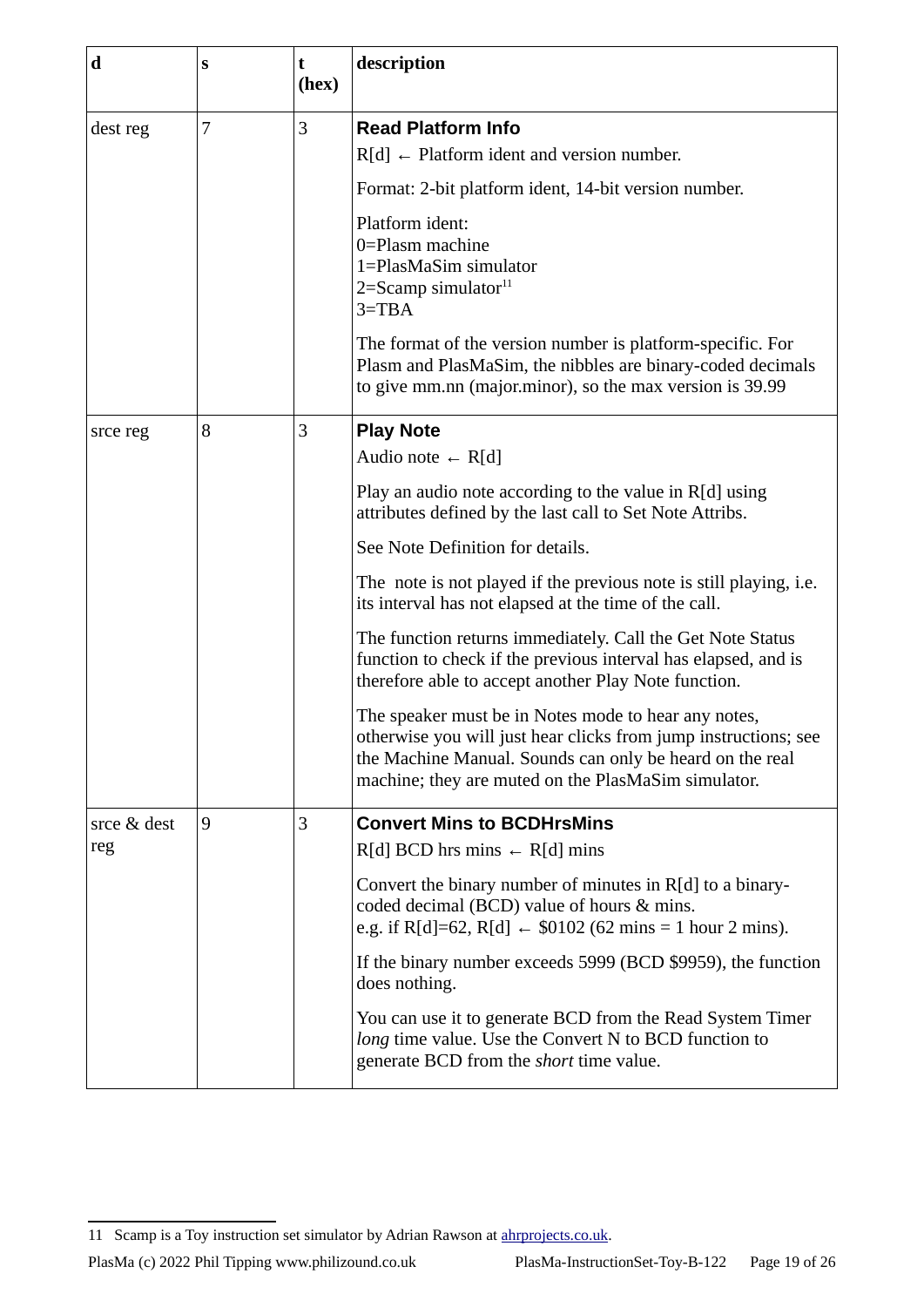<span id="page-19-3"></span><span id="page-19-2"></span><span id="page-19-1"></span><span id="page-19-0"></span>

| $\mathbf d$        | S | t<br>(hex) | description                                                                                                                                                                                                                                                                                                                                                  |
|--------------------|---|------------|--------------------------------------------------------------------------------------------------------------------------------------------------------------------------------------------------------------------------------------------------------------------------------------------------------------------------------------------------------------|
| srce & dest<br>reg | A | 3          | <b>Convert BCDHrsMins to Mins</b><br>$R[d]$ mins $\leftarrow R[d]$ BCD hrs mins                                                                                                                                                                                                                                                                              |
|                    |   |            | Convert the BCD hours & mins value in R[d] to minutes.<br>e.g. if R[d]=\$0215 (2 hours 15 mins), R[d] $\leftarrow$ 135.                                                                                                                                                                                                                                      |
|                    |   |            | If any BCD nibbles exceed 9, or if the ls two nibbles exceed<br>\$59, the function does nothing.                                                                                                                                                                                                                                                             |
|                    |   |            | The function is general-purpose so any BCD value up to \$9959<br>can be converted. You can use it to generate a <i>long</i> time value<br>for the Set Timer Long Delay function, but out-of-range values<br>will be ignored by those functions. Use the Convert BCD to N<br>function to generate a short time value.                                         |
| srce & dest<br>reg | B | 3          | <b>Convert N to BCD</b><br>$R[d] BCD \leftarrow R[d] binary$                                                                                                                                                                                                                                                                                                 |
|                    |   |            | Convert the binary number in R[d] to a binary-coded decimal<br>(BCD) value.<br>e.g. if R[d]=345, R[d] $\leftarrow$ \$0345.                                                                                                                                                                                                                                   |
|                    |   |            | If the binary number exceeds 9999 (BCD \$9999), the function<br>does nothing.                                                                                                                                                                                                                                                                                |
|                    |   |            | You can use it to generate BCD from the Read System Timer<br>short time value. Use the Convert Mins to BCDHrsMins<br>function to generate BCD from the <i>long</i> time value.                                                                                                                                                                               |
| srce & dest        | C | 3          | <b>Convert BCD to N</b>                                                                                                                                                                                                                                                                                                                                      |
| reg                |   |            | $R[d]$ binary $\leftarrow R[d]$ BCD                                                                                                                                                                                                                                                                                                                          |
|                    |   |            | Convert the BCD value in R[d] to a binary number.<br>e.g. if R[d]=\$0345, R[d] $\leftarrow$ 345.                                                                                                                                                                                                                                                             |
|                    |   |            | If any BCD nibbles exceed 9, the function does nothing.                                                                                                                                                                                                                                                                                                      |
|                    |   |            | The function is general-purpose so any BCD value up to \$9999<br>can be converted. You can use it to generate a short time value<br>for the Set Timer Short Delay and Set Timer Long Delay<br>functions, but out-of-range values will be ignored by those<br>functions. Use the Convert BCDHrsMins to Mins function to<br>generate a <i>long</i> time value. |
| srce reg           | D | 3          | <b>Set Note Attribs</b>                                                                                                                                                                                                                                                                                                                                      |
|                    |   |            | Attribs $\leftarrow R[d]$                                                                                                                                                                                                                                                                                                                                    |
|                    |   |            | Define attributes for subsequent notes played via the Play Note<br>function. Attribs can be changed at any time but only take<br>effect at the next Play Note.                                                                                                                                                                                               |
|                    |   |            | See Note Attribute for details.                                                                                                                                                                                                                                                                                                                              |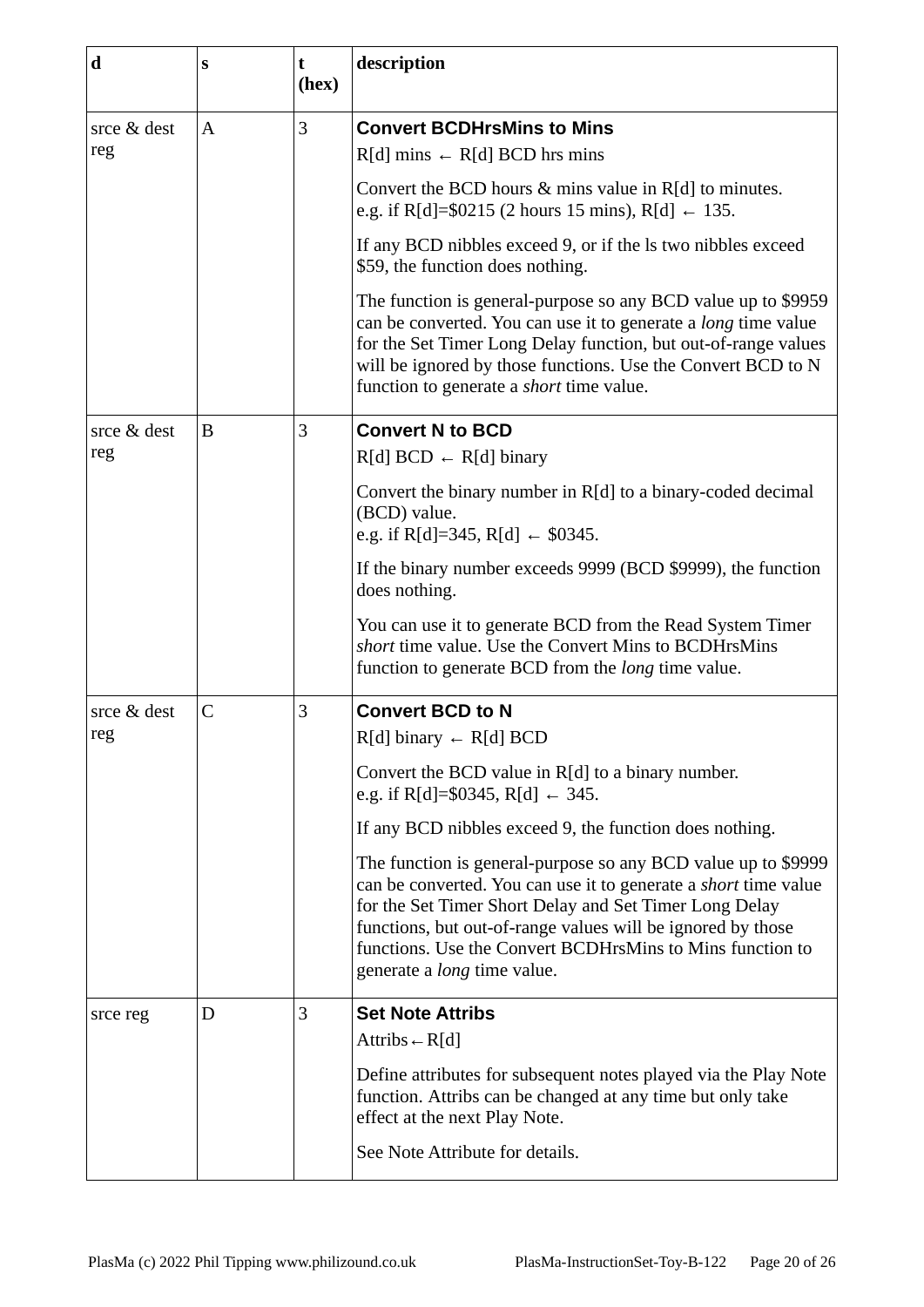<span id="page-20-2"></span><span id="page-20-1"></span><span id="page-20-0"></span>

| $\mathbf d$ | S            | t<br>(hex)     | description                                                                                                                                                                                                                                                                                                                                                                                                                                                                                                                                                                                                                                                          |
|-------------|--------------|----------------|----------------------------------------------------------------------------------------------------------------------------------------------------------------------------------------------------------------------------------------------------------------------------------------------------------------------------------------------------------------------------------------------------------------------------------------------------------------------------------------------------------------------------------------------------------------------------------------------------------------------------------------------------------------------|
| dest reg    | E            | 3              | <b>Get Note Status</b><br>$R[d] \leftarrow$ status<br>If the interval defined by the previous Play Note has elapsed,<br>$R[d]$ is set to 0, otherwise it is set to 1.                                                                                                                                                                                                                                                                                                                                                                                                                                                                                                |
| dest reg    | $\mathbf{F}$ | 3              | <b>Get TTY Size</b><br>$R[d] \leftarrow TTY$ size<br>The ms byte is the width in chars; the ls byte is the height in<br>lines.                                                                                                                                                                                                                                                                                                                                                                                                                                                                                                                                       |
| dest reg d  | dest reg s   | $\overline{4}$ | <b>Read System Timer</b><br>$R[d] \leftarrow$ Hours and minutes in minutes.<br>$R[s] \leftarrow$ Seconds in 1/100ths of a second.<br>Return the elapsed time since the system timer was started.<br>e.g. a time of 1 hour, 2 mins and 3.45 seconds will give:<br>$R[d] \leftarrow 62, R[s] \leftarrow 345.$<br>The maximum value for $R[d]$ is 1439 (23 hours, 59 mins).<br>The maximum value for $R[s]$ is 5999 (59.99 secs).<br>The operation is atomic so the timer does not have to be<br>stopped first. The panel timer display is unaffected.<br>Functions are available to convert either value into binary-<br>coded decimal (BCD) to facilitate displaying. |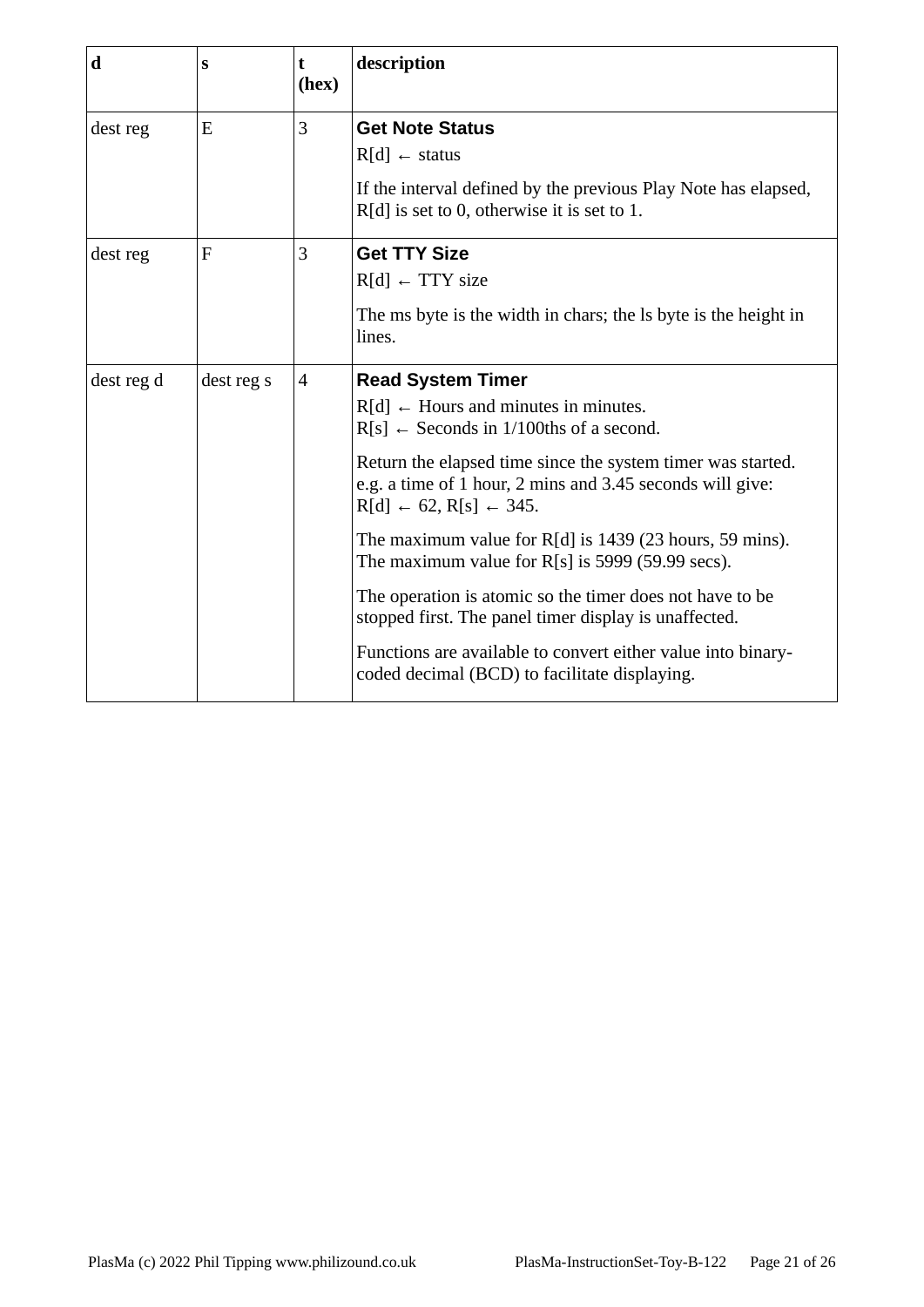<span id="page-21-2"></span><span id="page-21-1"></span><span id="page-21-0"></span>

| $\mathbf d$                  | $\mathbf{s}$                                                 | t<br>(hex) | description                                                                                                                                                                                                                                           |
|------------------------------|--------------------------------------------------------------|------------|-------------------------------------------------------------------------------------------------------------------------------------------------------------------------------------------------------------------------------------------------------|
| srce reg d<br>where $d \& s$ | srce reg s                                                   | 5          | <b>Set Timer Long Delay</b><br>Time delay $\leftarrow$ R[d], R[s]                                                                                                                                                                                     |
| reg numbers<br>are different |                                                              |            | Set a long time delay from 0.01 seconds to 23hrs 59mins 59.99<br>secs as specified in R[d] and R[s]:<br>Hours & minutes in minutes $\leftarrow R[d]$<br>2-bit delay no, 14-bit seconds in 1/100ths of a second $\leftarrow$ R[s]                      |
|                              |                                                              |            | This function is used in conjunction with Poll Timer Delay to<br>provide up to 4 simple delays (delay nos. 03).                                                                                                                                       |
|                              |                                                              |            | e.g. to set delay 0 to be 1 hour, 2 mins and 3.45 seconds, set<br>$R[d]$ to 62 and $R[s]$ to 345.                                                                                                                                                     |
|                              |                                                              |            | To set delay 1 to the same value, 'or' R[s] with \$4000.<br>To set delay 2 to the same value, 'or' R[s] with \$8000.<br>To set delay 3 to the same value, 'or' R[s] with \$C000.                                                                      |
|                              |                                                              |            | The function is ignored if R[d] exceeds 1439 (23 hrs, 59 mins),<br>or if R[s] exceeds 5999 (59.99 secs).                                                                                                                                              |
|                              |                                                              |            | The delay timer is (re)primed whenever Set Timer Long Delay<br>is called, or when a poll indicates the timer has elapsed. For<br>accurate delays, call the poll function as frequently as possible<br>or use the Read System Timer function directly. |
|                              |                                                              |            | The Set Timer Short Delay function can also be used. It is<br>limited to delays of less than 1 minute, but only needs one<br>register instead of 2.                                                                                                   |
| srce reg d<br>where $d \& s$ | srce reg s                                                   | 5          | <b>Set Timer Short Delay</b><br>Time delay $\leftarrow$ R[s]                                                                                                                                                                                          |
| reg numbers<br>are equal     |                                                              |            | The s and d register numbers must be the same, e.g. \$4775.                                                                                                                                                                                           |
|                              |                                                              |            | Set a short time delay from 0.01 secs to 59.99 secs as specified<br>in $R[s]$ .<br>2-bit delay no, 14-bit seconds in 1/100ths of a second $\leftarrow$ R[s]                                                                                           |
|                              |                                                              |            | This is similar to the Set Timer Long Delay function, but only<br>needs a single register to define the delay. See Set Timer Long<br>Delay for more details.                                                                                          |
| dest reg                     | $0 =$ lod-ms<br>$1 =$ lod-ls<br>$2 = brk-ms$<br>$3 =$ brk-ls | 6          | <b>Read Switches</b><br>$R[d] \leftarrow switch bank s$<br>Read the on/off states of the latching switches defined by the<br>value in s.                                                                                                              |
|                              | $4 =$ mem                                                    |            | If $s=4$ , the value of all 16 switches is returned regardless of the<br>memory size in the current emulation.                                                                                                                                        |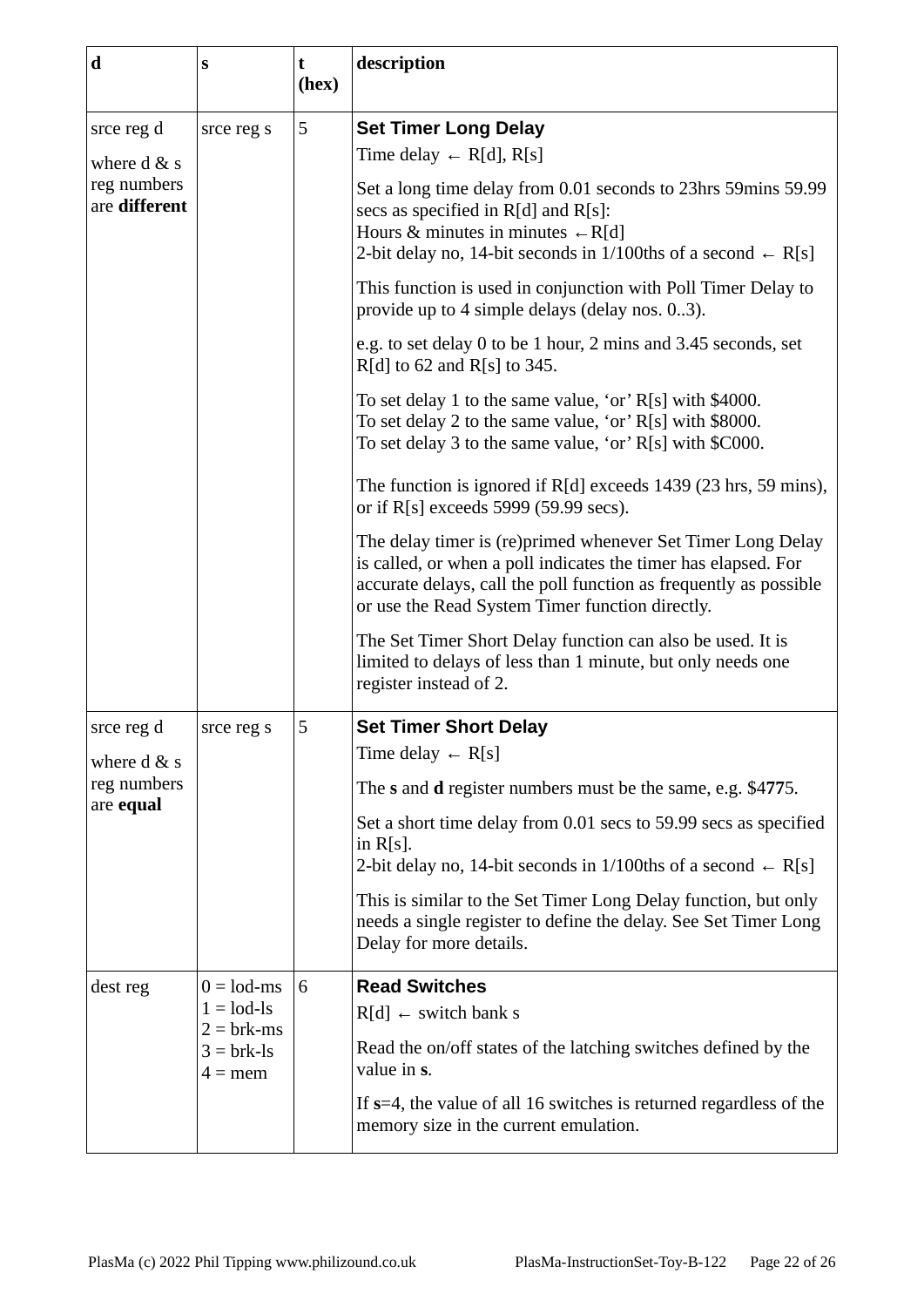<span id="page-22-2"></span><span id="page-22-1"></span>

| $\mathbf d$ | S                                                                                                                                                                                                      | t<br>(hex)     | description                                                                                                                                                                                                                                                                                                                                                                                                                                                                                                                                                                                                                                                                                                                                                                                                                                                                                                            |
|-------------|--------------------------------------------------------------------------------------------------------------------------------------------------------------------------------------------------------|----------------|------------------------------------------------------------------------------------------------------------------------------------------------------------------------------------------------------------------------------------------------------------------------------------------------------------------------------------------------------------------------------------------------------------------------------------------------------------------------------------------------------------------------------------------------------------------------------------------------------------------------------------------------------------------------------------------------------------------------------------------------------------------------------------------------------------------------------------------------------------------------------------------------------------------------|
| srce reg    | MT <sub>0</sub><br>$0 =$ lt inner<br>$1 =$ lt outer<br>$2 = rt$ inner<br>$3 = rt$ outer<br>$4 =$ status<br>MT1<br>$5 =$ It inner<br>$6 =$ It outer<br>$7 = rt$ inner<br>$8 = rt$ outer<br>$9 =$ status | $\overline{7}$ | <b>Write MT Lights</b><br>Left/right inner/outer rings $\leftarrow$ R[d]<br>The mag tape decks are not available in Toy-B, so the 'spool'<br>lights are free to use how you like.<br>Each spool has an inner and outer ring of 15 lights. They are<br>numbered clockwise from 0 to 14, starting with 0 at the 12<br>o'clock position.<br>The status lights refer to the 4 lights above each pair of spools.<br>These are numbered from right to left as 0 to 3.<br>If the value in $s$ indicates a ring, the corresponding bits in $R[d]$<br>are written to it. Bit 0 (the ls bit) is written to ring light 0, bit 1<br>to ring light 1, and so on. The ms bit of R[d] (bit 15) is ignored.<br>If the value in s indicates a status, the corresponding bits in<br>R[d] are written to it. Bit 0 (the ls bit) is written to status light<br>0, bit 1 to status light 1, and so on. Bits 4 to 15 in R[d] are<br>ignored. |
| ms char     | ls char                                                                                                                                                                                                | 8              | <b>TTY Write Char Literal</b><br>tty display $\leftarrow$ ds<br>This is the same as TTY Write Char except that the byte is the<br>8-bit value in the d and s nibbles of the instruction instead of<br>the contents of $rv^{12}$ .                                                                                                                                                                                                                                                                                                                                                                                                                                                                                                                                                                                                                                                                                      |
| dest reg    | $\boldsymbol{0}$                                                                                                                                                                                       | 9              | <b>PTR Get Status</b><br>$R[d] \leftarrow$ status<br>Read the current status value into R[d].<br>$0 = OFF$<br>$1 = RDY$<br>$2 = BUSY$<br>3=EOT (end of tape)<br>4=DATA RDY<br>5=ERR_DATA (data value unexpected)<br>5=ERR_READ (media)<br>6=ERR_PARITY (only used by the 7-bit+parity tape reader)                                                                                                                                                                                                                                                                                                                                                                                                                                                                                                                                                                                                                     |

<span id="page-22-3"></span><span id="page-22-0"></span><sup>12</sup> This can be used to display short messages without tying up a register.

PlasMa (c) 2022 Phil Tipping www.philizound.co.uk PlasMa-InstructionSet-Toy-B-122 Page 23 of 26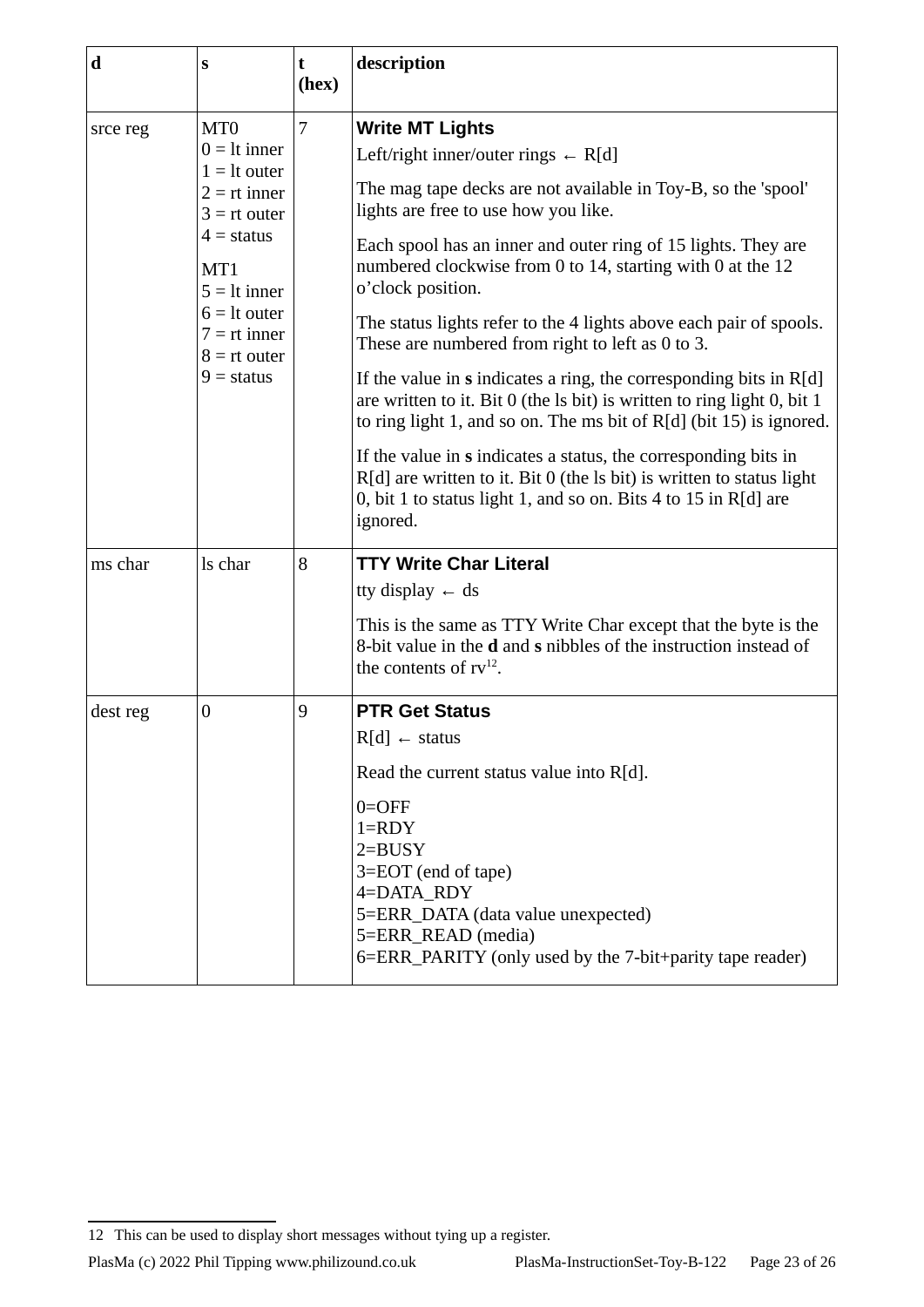<span id="page-23-2"></span><span id="page-23-1"></span><span id="page-23-0"></span>

| d            | S                | t<br>(hex) | description                                                                                                                                                                                                                                                                |
|--------------|------------------|------------|----------------------------------------------------------------------------------------------------------------------------------------------------------------------------------------------------------------------------------------------------------------------------|
| $\mathbf{0}$ | $\mathbf{1}$     | 9          | <b>PTR Request Read</b>                                                                                                                                                                                                                                                    |
|              |                  |            | If the tape reader status is RDY, request the next data value<br>from the paper tape reader and set the status to BUSY,<br>otherwise do nothing.                                                                                                                           |
|              |                  |            | In all cases, the function returns immediately.                                                                                                                                                                                                                            |
|              |                  |            | The status remains BUSY until some indeterminate time later,<br>after which, if it is DATA_RDY, the data value has been read<br>successfully from the paper tape and is now held in the device's<br>read buffer ready to be fetched via the next PTR Get Data<br>function. |
|              |                  |            | The buffer only holds a single data value so it will be<br>overwritten each time a request is actioned.                                                                                                                                                                    |
|              |                  |            | The data value depends on the current tape reader mode: either<br>7-bit plus parity, or 8-bit no parity.                                                                                                                                                                   |
|              |                  |            | In 7-bit mode, the data from the tape is treated as a 7-bit ASCII<br>character in the range \$00 to \$7F. The reader checks the parity<br>bit and sets the status to ERR_PARITY if the check fails.                                                                        |
|              |                  |            | In 8-bit mode, the data returned is an 8-bit value in the range<br>\$00 to \$FF. No parity checking is performed.                                                                                                                                                          |
| dest reg     | $\overline{2}$   | 9          | <b>PTR Get Data</b><br>$R[d] \leftarrow data$                                                                                                                                                                                                                              |
|              |                  |            | If the reader status is DATA_RDY, transfer the data value from<br>the device's read buffer to R[d] and set the status to RDY,<br>otherwise do nothing.                                                                                                                     |
|              |                  |            | The data corresponds to the most recent PTR Request Read<br>call.                                                                                                                                                                                                          |
|              |                  |            | In all cases, the function returns immediately.                                                                                                                                                                                                                            |
| dest reg     | $\boldsymbol{0}$ | A          | <b>PTP Get Status</b><br>$R[d] \leftarrow$ status<br>Read the current status of the paper-tape punch into R[d].<br>$0 =$ OFF<br>$1 = RDY$<br>$2 = BUSY$<br>3=EOT (end of tape)<br>4=ERR_WRITE (media)                                                                      |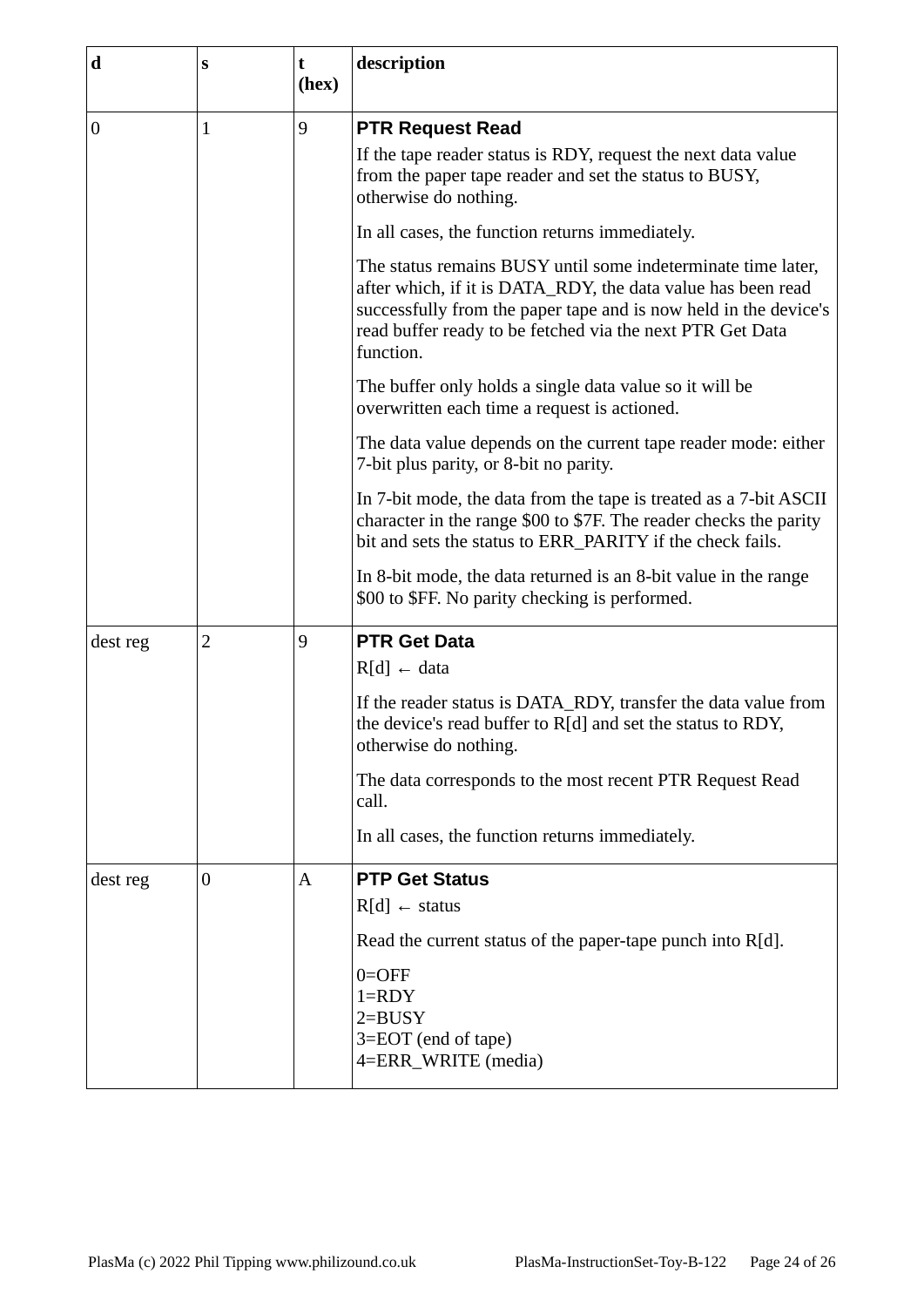<span id="page-24-2"></span><span id="page-24-0"></span>

| $\mathbf d$ | S            | t<br>(hex)       | description                                                                                                                                                                                |
|-------------|--------------|------------------|--------------------------------------------------------------------------------------------------------------------------------------------------------------------------------------------|
|             |              |                  |                                                                                                                                                                                            |
| srce reg    | $\mathbf{1}$ | A                | <b>PTP Request Write</b>                                                                                                                                                                   |
|             |              |                  | data $\leftarrow$ R[d]                                                                                                                                                                     |
|             |              |                  | If the punch status is RDY, write the ls-byte in R[d] to the<br>punch device's write buffer ready for punching to paper-tape<br>and set the status to BUSY, otherwise do nothing.          |
|             |              |                  | In all cases, the function returns immediately.                                                                                                                                            |
|             |              |                  | The status remains BUSY until some indeterminate time later,<br>after which, if it is RDY, the data value has been punched<br>successfully onto the paper tape.                            |
|             |              |                  | The data value depends on the tape punch mode: either 7-bit<br>plus parity, or 8-bit no parity.                                                                                            |
|             |              |                  | In 7-bit mode, the data is treated as a 7-bit ASCII character in<br>the range \$00 to \$7F. The punch generates and writes a parity<br>bit automatically.                                  |
|             |              |                  | In 8-bit mode, the data is treated as an 8-bit value in the range<br>\$00 to \$FF. No parity is written.                                                                                   |
| dest reg    | $\mathbf{0}$ | B                | <b>LP Get Status</b>                                                                                                                                                                       |
|             |              |                  | $R[d] \leftarrow$ status                                                                                                                                                                   |
|             |              |                  | Read the current printer status value into $R[d]$ .                                                                                                                                        |
|             |              |                  | If the printer is ready to accept commands, set $R[d]=0$ (RDY),<br>otherwise set $R[d]=1$ (BUSY) <sup>13</sup> .                                                                           |
| srce reg    | $\mathbf{1}$ | $\boldsymbol{B}$ | <b>LP Write Data</b>                                                                                                                                                                       |
|             |              |                  | Printer $\leftarrow$ R[d]                                                                                                                                                                  |
|             |              |                  | If the printer status is RDY, print the 16-bit value in hex and<br>decimal format followed by a newline, otherwise the function<br>does nothing.                                           |
|             |              |                  | The function does not return until the whole line has been sent<br>to the printer; this may impact your program's performance.                                                             |
|             |              |                  | If the printer becomes busy during the transfer, the program<br>will retry for a brief period. If the printer remains busy, the<br>function will timeout and the remaining data discarded. |

<span id="page-24-3"></span><span id="page-24-1"></span><sup>13</sup> The h/w monitors a single data line from the printer interface to keep things simple, the trade-off being that a program cannot tell *why* the printer is busy (it could be processing a transfer, waiting for paper, offline, or not connected). This is a reasonable trade-off, but the strategy breaks down if the printer is plugged in but powered *off,* in which case it still appears to be ready. This needs a small hardware mod to fix.